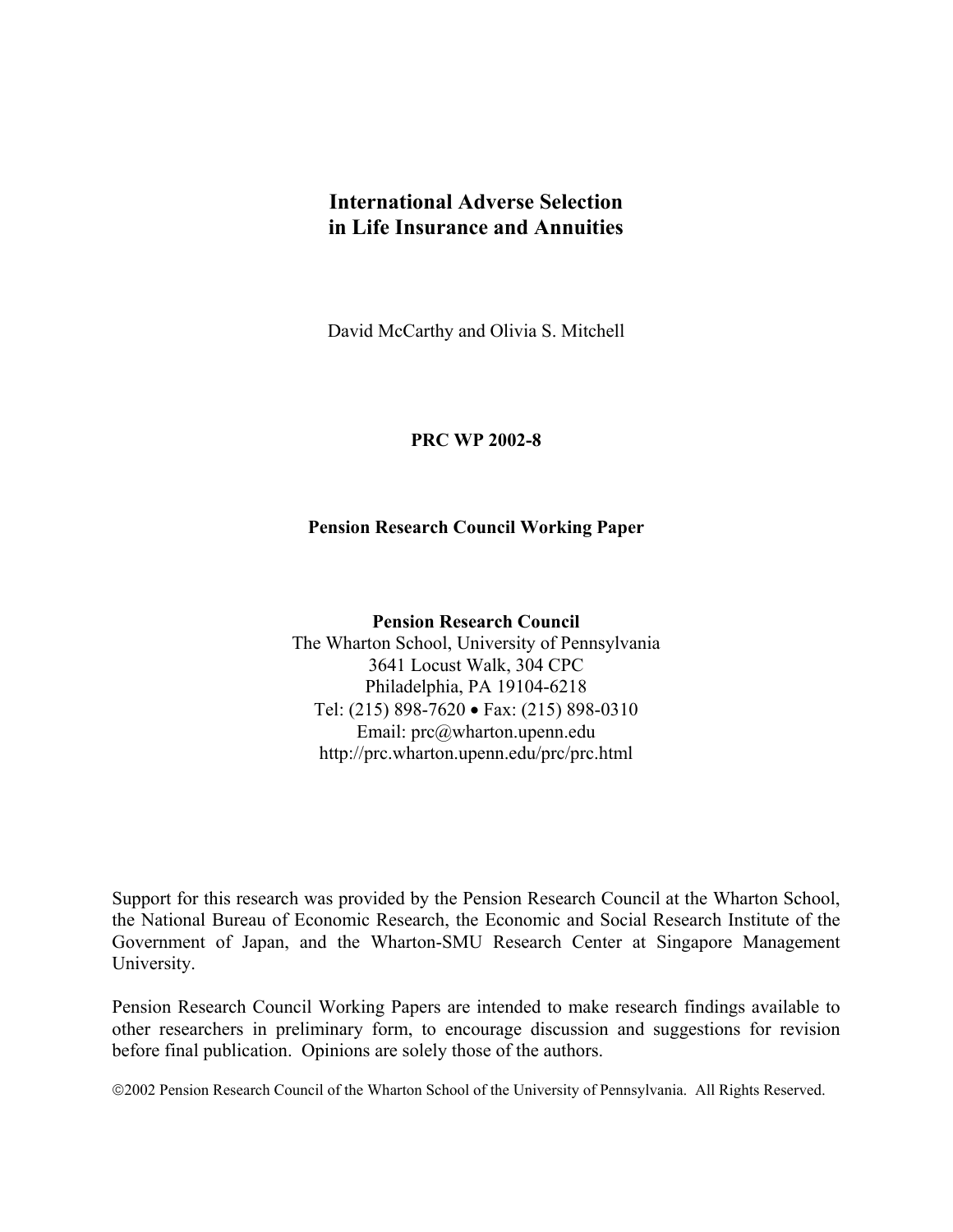# **International Adverse Selection in Life Insurance and Annuities**

David McCarthy and Olivia S. Mitchell

#### Abstract

This paper evaluates the extent of adverse selection in life insurance and annuities in international markets. We examine the extent of adverse selection in group and individual life insurance. In addition we also compare results with prior analyses of adverse selection in international annuity markets, focusing on the US, UK and Japan. Our results may be used to assess the extent to which life insurers can hedge mortality exposure by writing both life insurance and annuities, and to determine a normal range for adverse selection in international insurance markets.

#### **David McCarthy**

Insurance and Risk Management Department The Wharton School, 3641 Locust Walk Philadelphia PA, 19104-6218 e-mail: dmccarth@wharton.upenn.edu T: 215.898.3589 F: 215.898.0310

**Olivia S. Mitchell** (corresponding author) International Foundation of Employee Benefit Plans Professor of Insurance and Risk Management Executive Director, Pension Research Council The Wharton School, 3641 Locust Walk, Rm. 304 CPC Philadelphia PA, 19104-6218 e-mail: mitchelo@wharton.upenn.edu T: 215.898.0424 F: 215.898.0310 PRC http://rider.wharton.upenn.edu/~prc/prc.html IRM http://www.wharton.upenn.edu/wharton/insrdept.html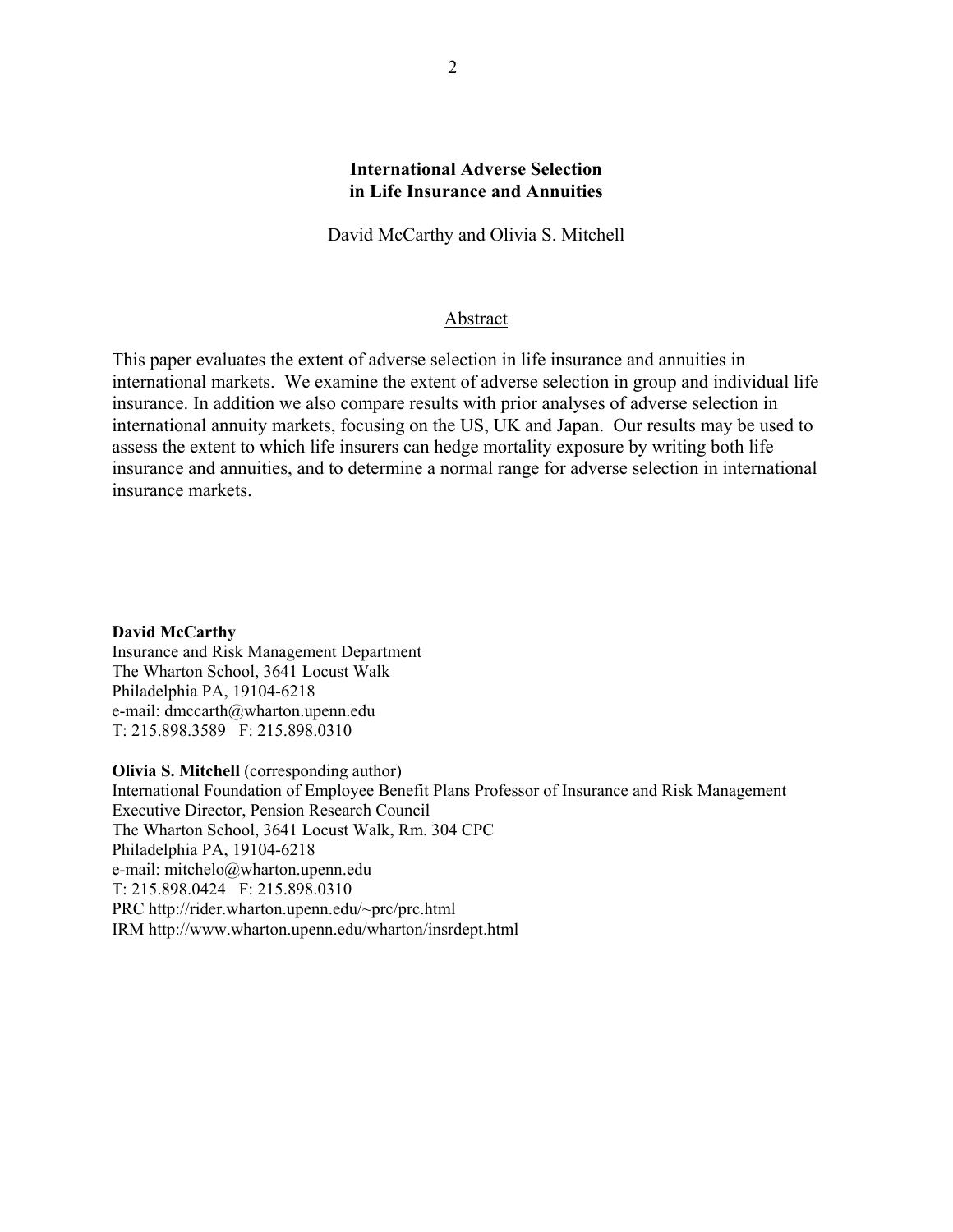#### **International Adverse Selection in Life Insurance and Annuities**

David McCarthy and Olivia S. Mitchell

Insurance specialists recognize that well-functioning insurance markets – in the form of both life insurance products and annuities – are necessary to ensure effective funded retirement systems and efficient national saving. This is because annuities play an essential role in converting asset accumulations into a regular flow of retirement income guaranteed for life, and classical life insurance protects individuals and their dependants from the risk of early death. But as actuaries know, it takes a great deal of statistical information on mortality patterns by age and sex to develop the necessary survival forecasts needed for valuing annuity and insurance products. And in practice, many countries lack a vital statistics collection mechanism, especially for insured lives and annuitants, causing analysts there to rely on mortality data from other countries in order to value insurance products of all types. This paper uses data from three relatively well-developed insurance markets to analyze the differences between the mortality of individuals who have purchased non-annuity insurance products and the general population in these countries. Comparison with previous results permits a comprehensive picture of the effects of adverse selection on mortality and hence on valuation of insurance products in these three markets.

Theory predicts that in the absence of insurance company underwriting, adverse selection will improve the mortality (*i.e.* increase the life expectancy) of annuity purchasers, but worsen that of purchasers of other life insurance products relative to the general population. We explore the difference between mortality tables for this group in the United States, the United Kingdom, and Japan. Many other countries in the Americas, in Europe, and in Asia use either the US or UK tables to value annuities and insurance. Somewhat surprisingly, our results indicate that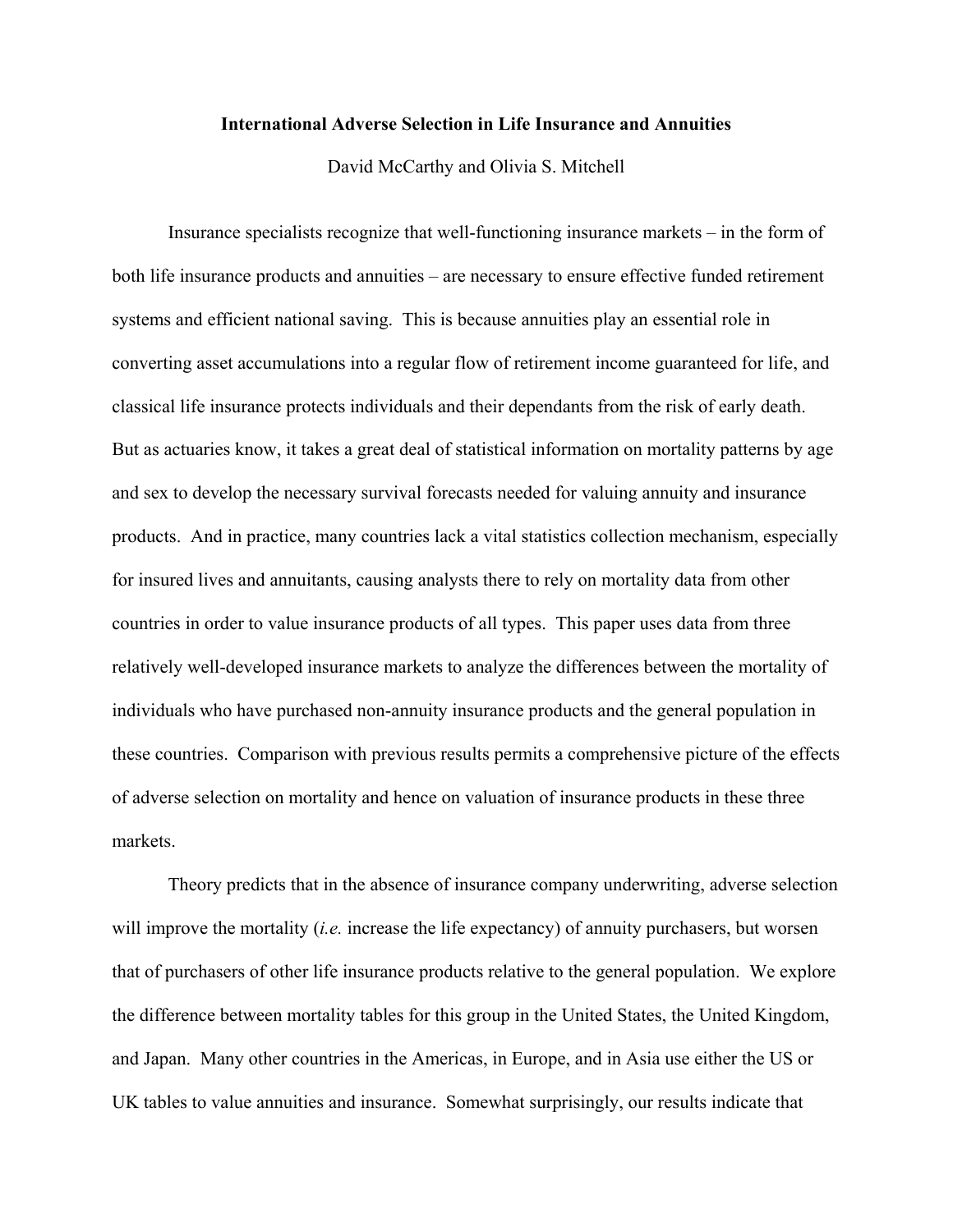adverse selection reduces mortality for both life insurance and annuities, contrary to what theory would suggest. This indicates that insurance company screening of potential poorer risks in classic life insurance ("underwriting") is very effective, possibly even eliminating any asymmetric information held by policyholders.

In Section I we examine the construction of aggregate mortality data (of the type we use here) from records of individual deaths and survivals. Section II briefly presents the standard theory of adverse election in insurance and life annuities. Section III describes the data and results, and Section IV offers conclusions.

# **I. Raw and Aggregate Mortality**

 It is useful to describe the process by which "raw" data about deaths in a group of people is transformed into aggregate mortality data of the type commonly used by insurance experts. As a rule, "raw" mortality data consists of records of individual deaths and survivals in a population, while aggregate mortality data is usually presented in the form of a mortality table. Such a table is an estimate of the statistical distribution of the remaining life span that can be expected for members of a given population.<sup>1</sup> A mortality table is generally derived by performing an investigation of deaths occurring in this given population over a specific period of time. Each individual in the population will have one raw data record, which will normally consist of the following information:

- 1. The date at which the individual entered the investigation;
- 2. Risk characteristics of the individual (usually age and sex, but may include date of inception of the policy, the type of policy and the reason for the purchase of the policy);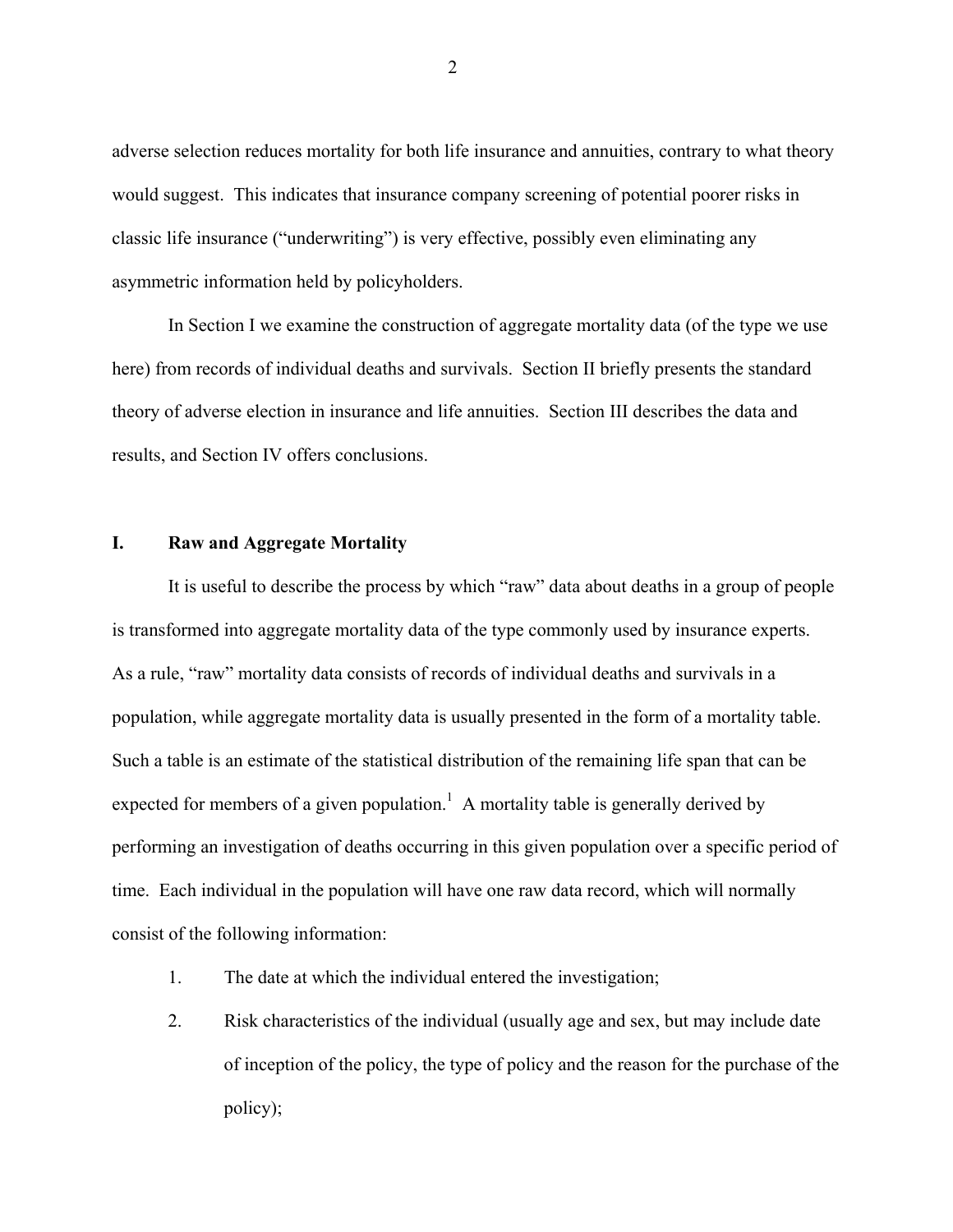- 3. The date at which the individual left the investigation;
- 4. The reason for which the individual left the investigation (which may include the end of the investigation, the death of the individual or the lapse of the policy).

The investigator counts up the length of time each individual spent in each risk category and then sums these across individuals. The investigator also counts the total number of deaths in each risk category. By dividing the number of observed deaths in each risk category by the total length of time individuals spent in that risk category, the investigator obtains an estimated probability of death for individuals in each risk category. As a rule, the probabilities are smoothed by fitting some sort of hazard rate model or by applying a smoothing algorithm to the raw estimates. [2](#page-30-1) In the final step, smoothed estimates of the probability of death at age *x* (denoted  $q_x$ ) are used to construct a complete mortality table. For most ages,  $q_x$  is extremely small, which implies that a large number of lives must be observed in order to obtain reliable estimates.

In general, mortality patterns differ across segments of the population for many reasons associated with sex, age, and adverse selection. The latter can depend on the type of product purchased, the reason the product was purchased and the length of time since the product was purchased. Separate estimates of mortality are generally produced by age, sex, product type (e.g., annuities and life insurance), reason for product purchase (compulsory or voluntary) and the length of time that the individual has owned the policy ('select' or ultimate tables).

Mortality rates also change over time as a result of past and projected future improvements in life expectancies. Over the last several decades, mortality among older people has dropped rapidly in developed countries, and there reason to believe that this will continue in the future (CMIR, 1997). Actuaries have handled this problem by estimating so-called *period*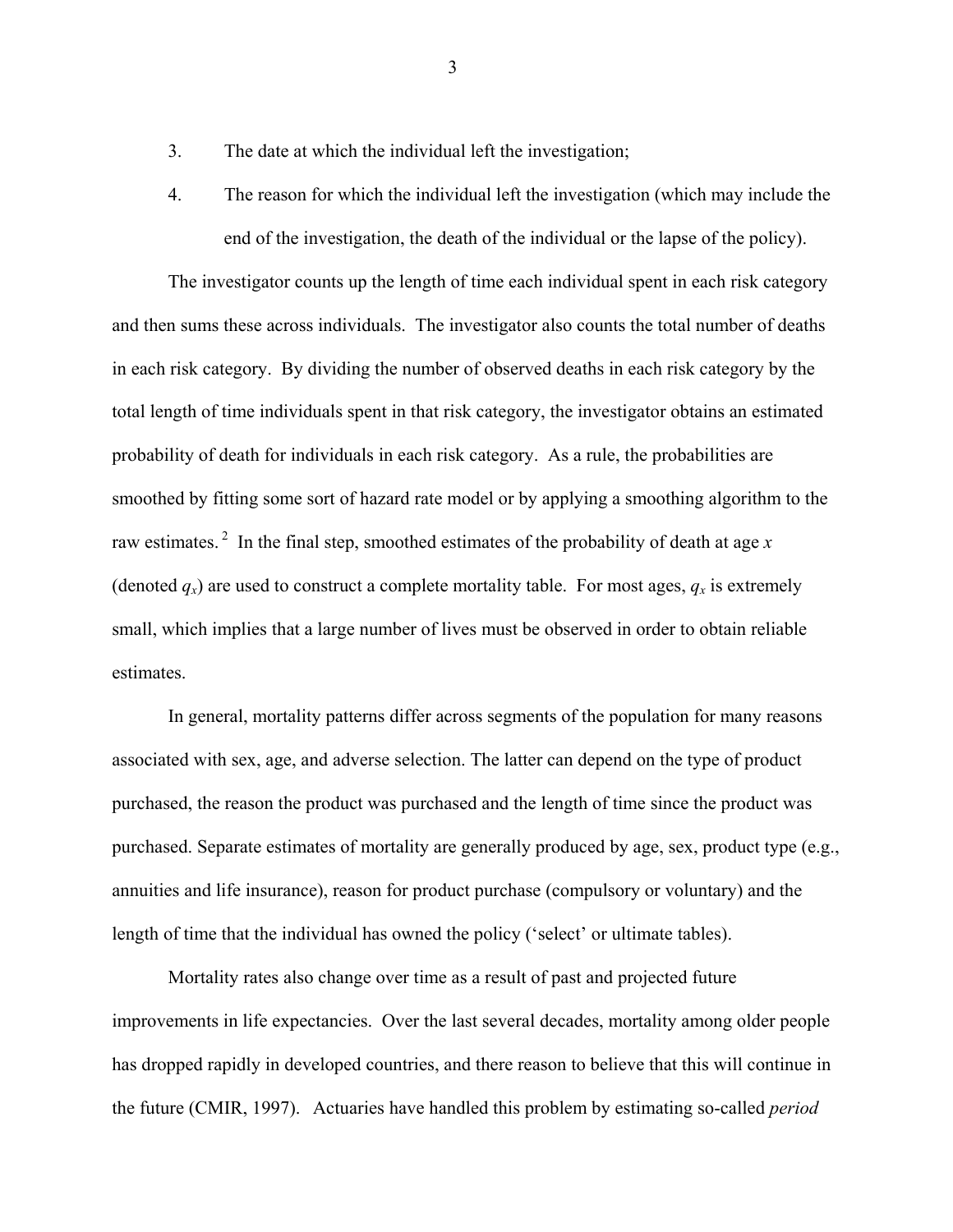mortality tables from past data, and then devising separate, forward-looking, *cohort* mortality tables by extrapolating future trends in mortality.<sup>[3](#page-30-2)</sup> Of course, anticipated future declines in mortality built into cohort tables are only estimates based on past trends; it is uncommon to allow for future mortality improvements in life insurance standard tables. This is because it is usually prudent for the insurance company to overstate the mortality of life insurance purchasers (whereas in the case of annuitants, it is conservative to *understate* it). If the recent trend of mortality improvements suddenly reverses, we can expect that in due course insurance companies will adjust life insurance mortality tables for expected worsening mortality.[4](#page-30-3)

#### **II. Adverse Selection in Life Insurance and Annuities**

It is not uncommon for insurers to be concerned about adverse selection in the markets for both annuities and life insurance. Adverse selection arises because of information asymmetries between the insurer and the insured. People who purchase insurance are generally more likely to have "inside" information about their future mortality, as compared to the insurance companies who sell the products.<sup>[5](#page-30-4)</sup> This implies that there will be a systematic difference between the observed mortality of people who purchase annuities and life insurance products, and those who do not, holding all else constant. In particular, individuals who believe that their mortality is low will find insurance at a given price more expensive, than those who believe that their mortality is high, and hence will purchase less (or zero) insurance, *ceteris paribus*. Similarly, individuals who believe that their mortality is low will find annuities of a given price better value than individuals who believe that their mortality is high, and should purchase more, *ceteris paribus.*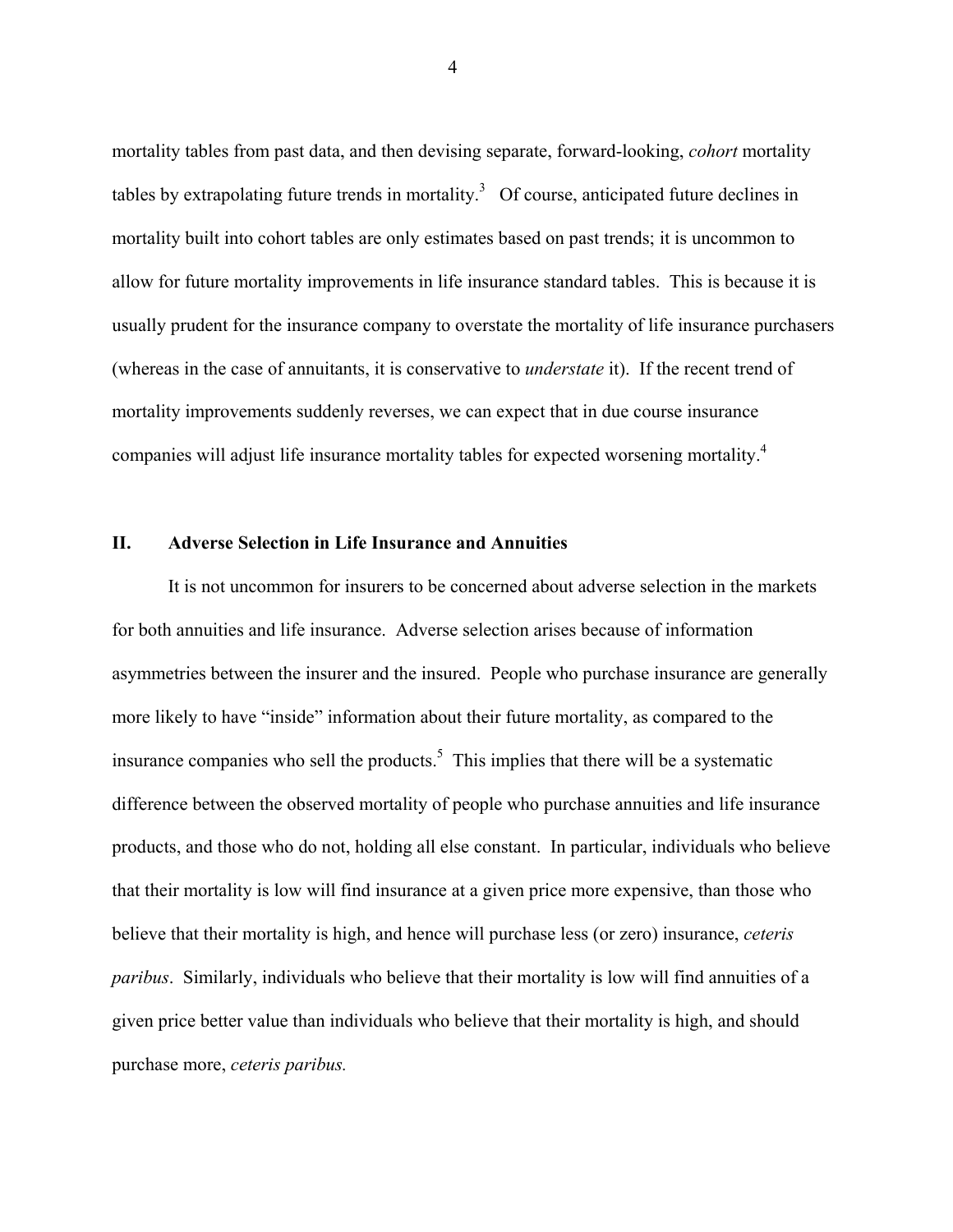If individuals' beliefs about their own mortality are positively correlated with their true underlying mortality, then after controlling for all other relevant variables, a systematic difference between the mortality of those who purchase annuities or insurance and those who do not will emerge. In particular, individuals who purchase life insurance should show higher mortality than those who have not purchased insurance, after controlling for information common to the insurance company and the individual. Similarly, purchasers of annuities should show lighter mortality than a control group. In addition, there will be a systematic relationship between the quantity of insurance or annuities bought and the observed mortality of purchasers, again holding all else constant. <sup>[6](#page-30-3)</sup> The extent of adverse selection is also affected by the reason the individual purchased the insurance product. If the individual is compelled to purchase the product (possibly by law, by virtue of membership in a retirement fund, or because of some other decision such as taking out a mortgage), then the effect of adverse selection will likely be less severe than if the individual purchased the product voluntarily.

Insurance companies collect information about individuals *before* deciding at what price to sell insurance or annuities to them. Since this information is common to both insurer and purchaser, it should ideally be controlled for when testing for adverse selection. Such information usually includes age and sex, but sometimes also includes income, occupation, previous and current health status, and the size of the policy applied for. Information that is not easily verifiable (such as current and past health status) is collected by insurance companies during a process called "underwriting". During underwriting, applicants for insurance are individually interviewed (often by means of a written questionnaire), and sometimes examined by a medical practitioner. Sub-standard risks are not often rejected for insurance, but are usually offered insurance at a higher price.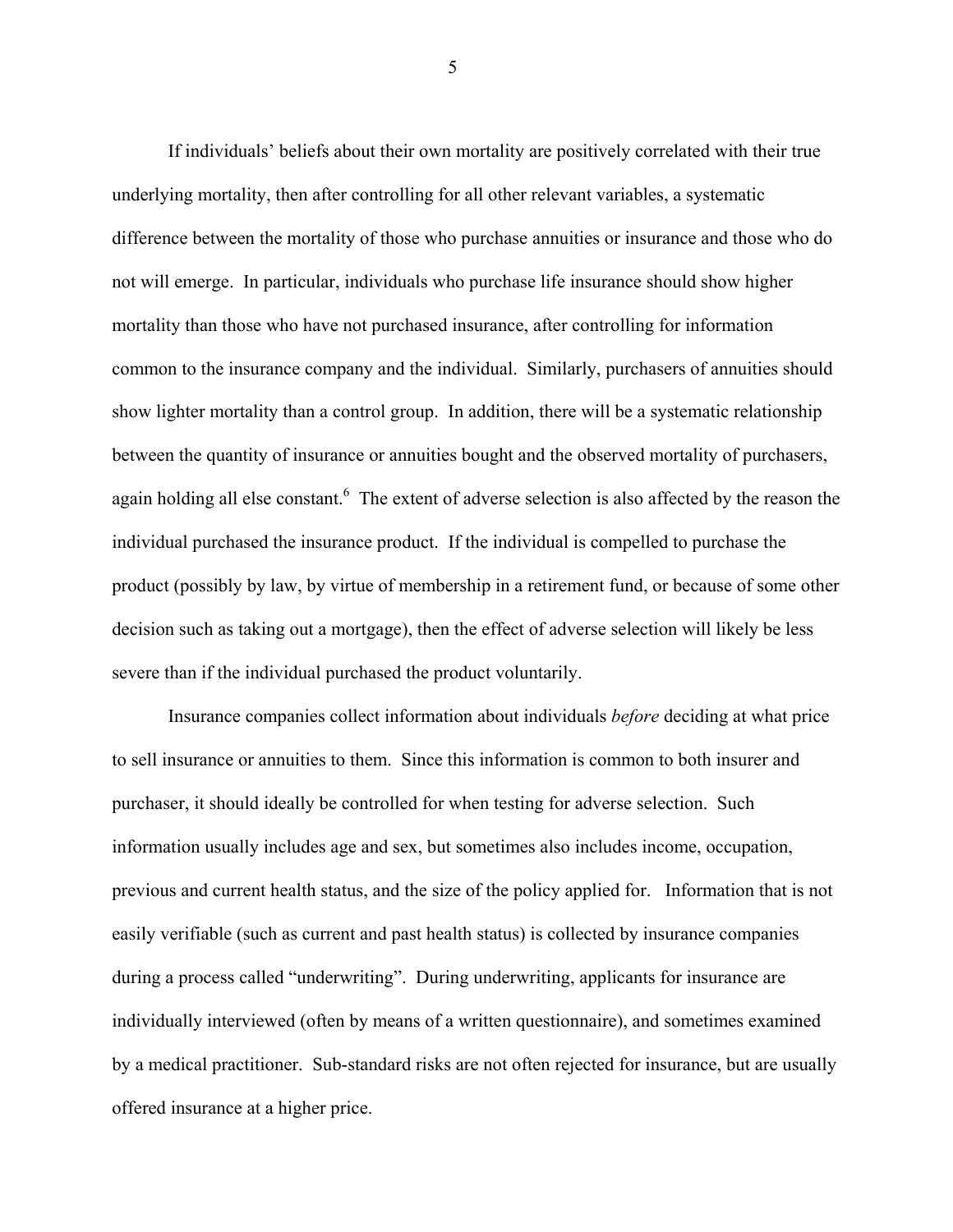In this analysis to follow, only aggregate rather than individual-level data are available. Hence we cannot directly control for these individual risks or their proxies, the price of the insurance or annuity sold. Instead, we omit persons offered insurance at non-standard prices, implying that information common to both insurer and insured is captured by age, sex, the type of product purchased, the date the product was purchased and the reason the product was purchased. This allows us to ignore the effects of price when comparing individuals who buy the same product, but it does not allow us to ignore price when comparing aggregate mortality data of individuals who purchase different products. In order to do this, we must assume that the price-related selection is the same across product types.<sup>7</sup>

 Another factor to be considered when assessing the relative of life insurance versus annuities is the structure of the temporal correlation between peoples' perceptions about mortality and the true underlying probabilities. It is reasonable to suppose that this correlation declines over time: in other words, that people are fairly well informed about mortality next year, but they are less well informed about mortality in 20 years' time. If this hypothesis is correct, we would expect that the impact of adverse selection on observed mortality would decline after the policy is purchased. This implies that both a purchaser's age *and* the length of time since purchase would be important variables correlated with mortality outcomes. For this reason, insurance companies often produce a so-called "select" mortality table for individuals who own policies at short durations, and an "ultimate" mortality table covering purchasers with policies at longer durations. The temporary selection effect is more likely to be important in insurance policies (which may have short durations) than in annuities (which often have long durations).

This effect of selection on mortality is summarized in Figure 1, which shows the stylized mortality rate in a group of individuals as they age. The horizontal axis represents the age of the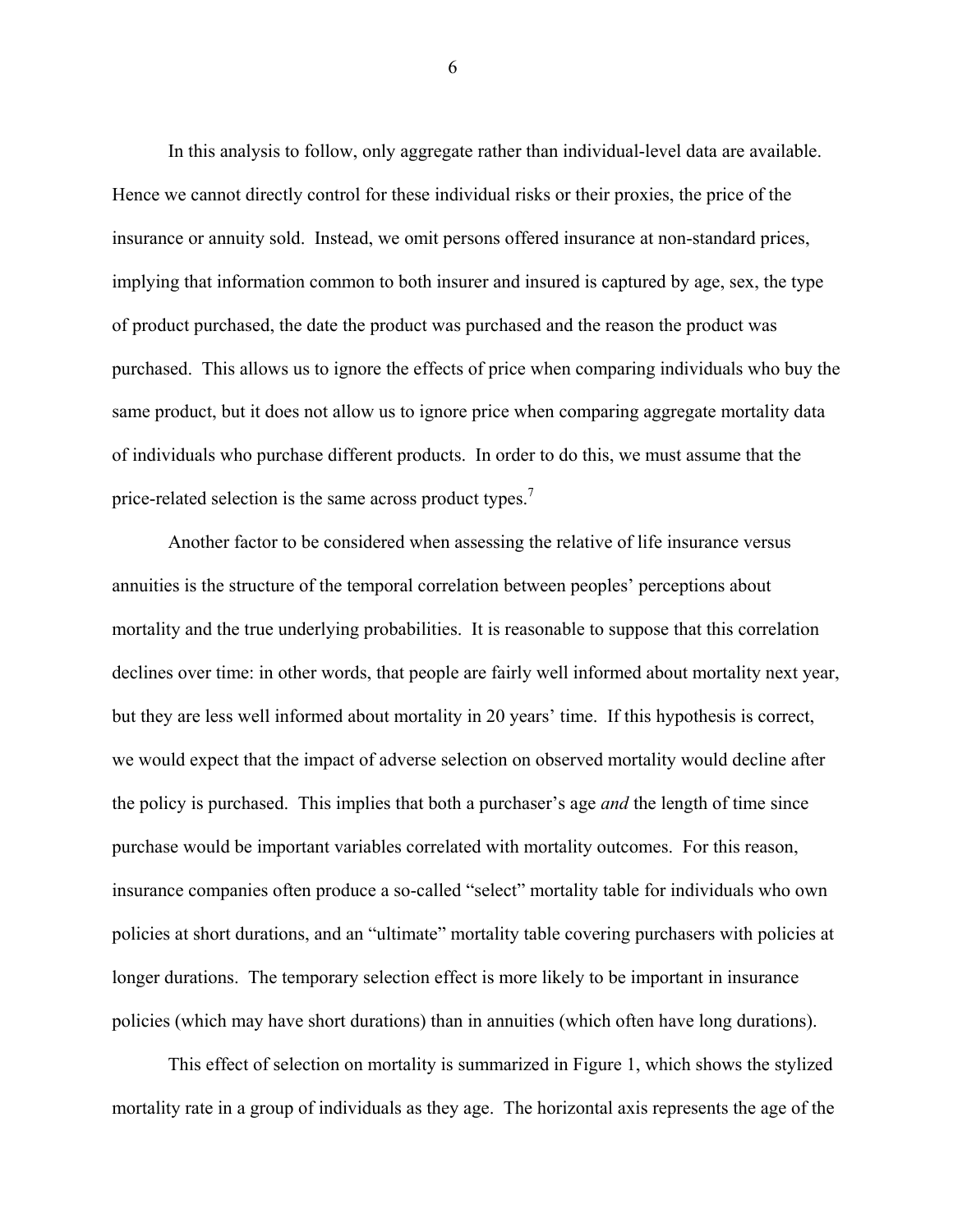individuals, increasing from left to right. The vertical axis represents mortality rates of the relevant population. Each of the lines rises from left to right, indicating that mortality, at most ages, increases with age. The top line (*A*) represents the mortality of a group that has not undergone any selection. The lower bottom line (*B*, with thin dashes) represents the mortality of a group that underwent selection at age *x*. As can be seen, the extent of selection declines with time as this group's mortality approaches that of the population as a whole (that has not undergone selection). Eventually there is no difference between the mortality of the group that has undergone selection and the group that has not; thus, the selection can be termed "temporary" selection. Finally, the line labeled *C* (thick dashes) represents the mortality of individuals who underwent selection at age  $y > x$ . Again, the effect of the selection declines with time, and the mortality of this group approaches that of the other two groups. However, the mortality of this group never equals that of the other two groups, evincing permanent selection as well as temporary selection. This indicates that a group might reflect permanent selection, if the value of the private information it has does not decline with time, if exits from the pool of insured individuals are correlated with mortality, or if mortality is partially endogenous (see Philipson and Becker, 1999).

# *Figure 1 here*

Finally, we need to consider the effect of selective exits from the pool of insured individuals. In the first few years that individuals hold insurance policies, lapse rates are usually high. Classical insurance theory predicts that individuals who lapse would tend to have lower mortalitythan individuals who do not, ${}^{8}$  producing higher observed mortality in the remaining pool of insured individuals. Note that without separate data on the mortality of individuals who lapse, it is not possible to distinguish this effect from other duration-related effects on mortality.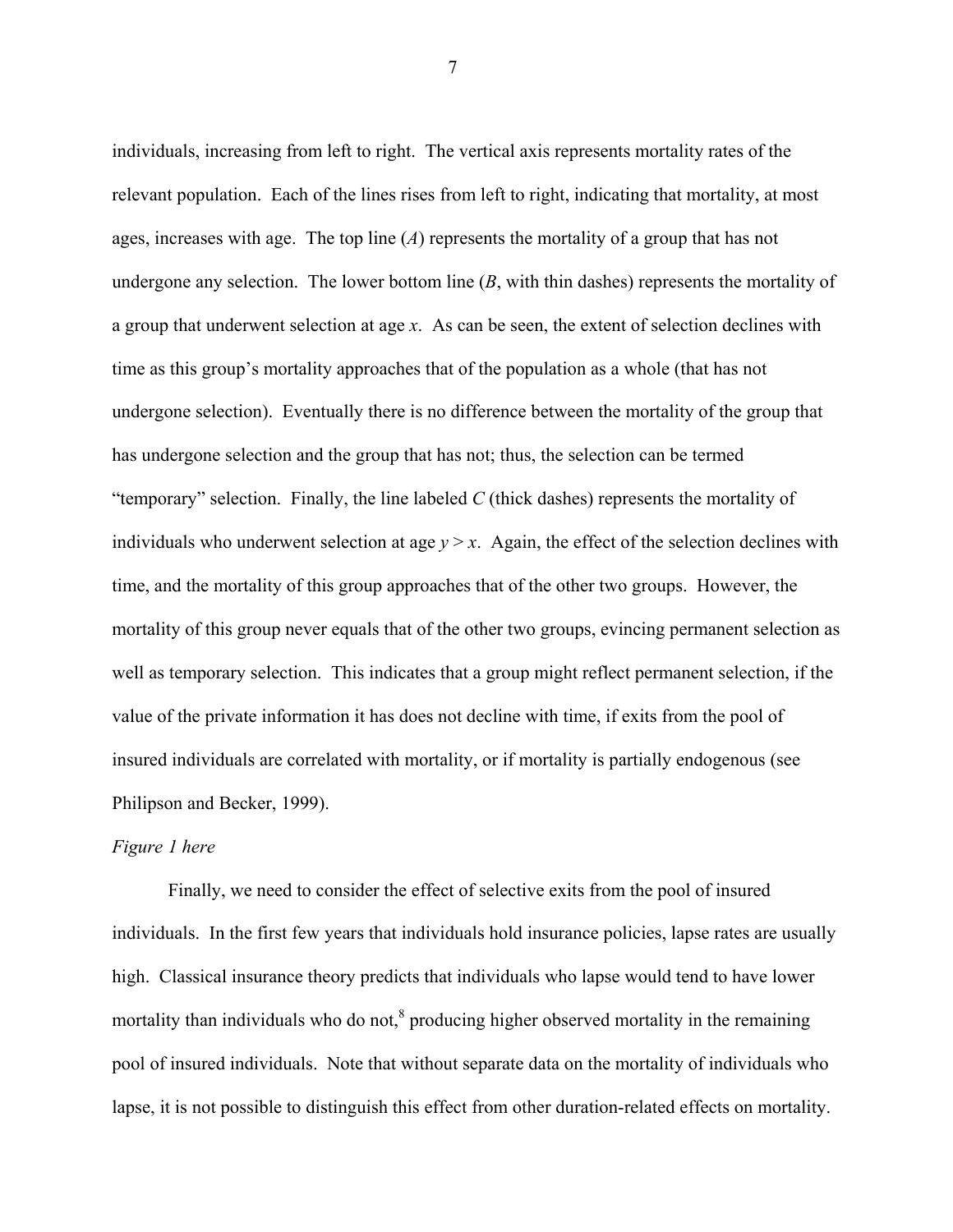#### **III. Metrics for Comparing Mortality Tables**

Having showed the theoretical way in which selection can have a temporary and a permanent effect on mortality, we next examine two empirical methods for comparing mortality tables. Specifically, following Mitchell and McCarthy (2001), we examine plots of age-at-death distributions and the A/E method.

## *Plots of Age at Death Distributions*

One conventional way to compare mortality tables is to compare the implied distributions of expected age at death. For different mortality tables, this approach requires graphing the percentage of individuals expected to attain age  $x$  and die before reaching age  $x+1$ , given they reached some specific age (65 in the case of annuitants, lower in the case of life insurance purchasers). The graphical approach affords an illustration of which mortality curve is higher, or lower, at given ages. However it does not offer any measure for "how far apart" two mortality tables might be, and it cannot be used to compare the severity of mortality tables at two different ages. This is important when comparing the mortality of annuitants (who tend to be over 65) and purchasers of life insurance (who tend to be under 65).

### *A/E Method*

An alternative method to compare mortality tables, the "A over E" method, is favored by actuaries and demographers. It expresses the number of deaths expected in a population with a given age structure using one table, and then compares these to the expected number of deaths in a population of the same size using a second mortality table. Results are presented as a ratio multiplied by 100: for example, a value of 100 implies that the same number of deaths is expected in a given population, irrespective of which of the two mortality tables is selected. This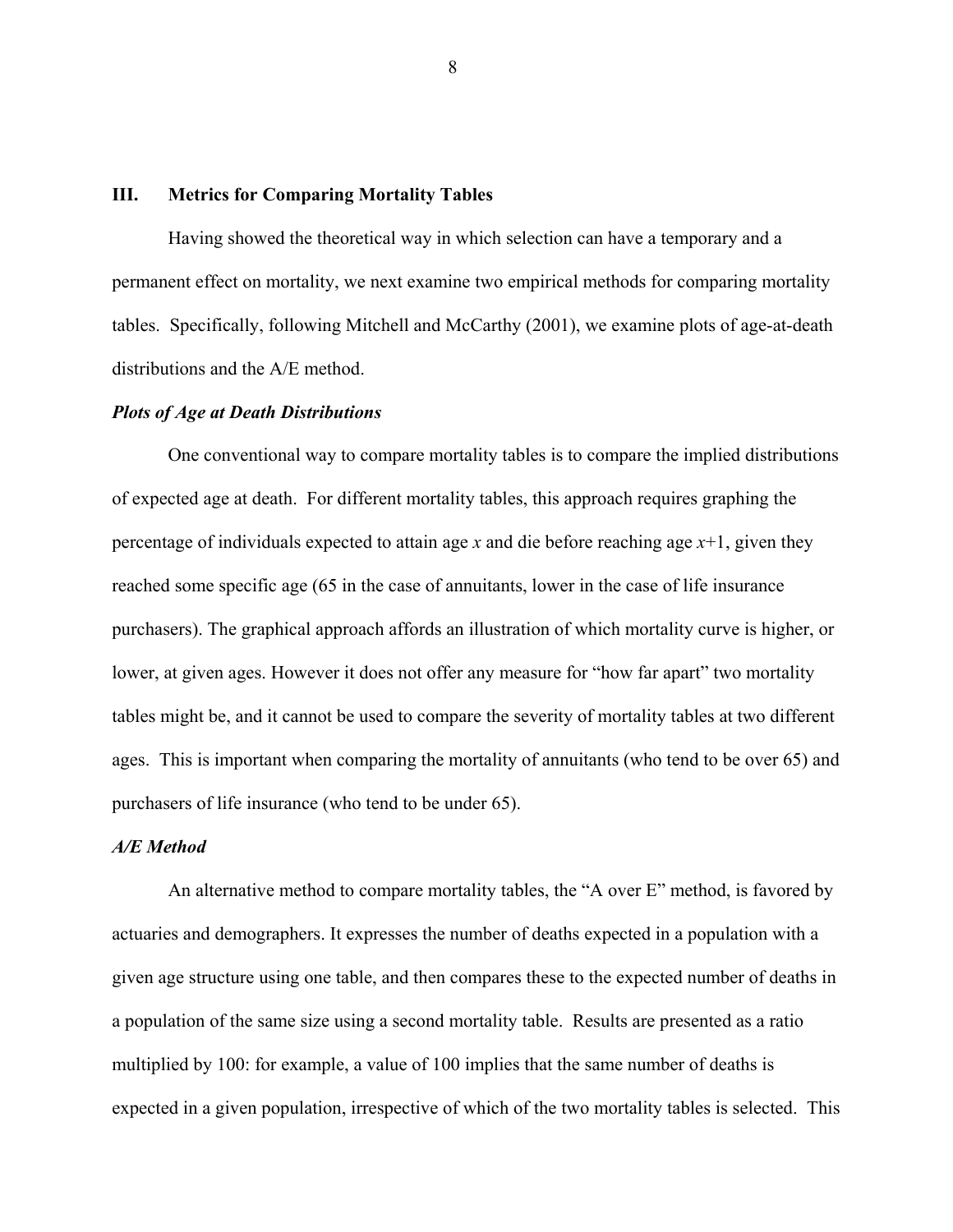measure is mathematically equivalent to a ratio of the weighted average probabilities of death for the two mortality tables, using a specific population structure for the weights.

The particular A/E measure one derives depends on the "baseline" age distribution of the population used to calculate the number of deaths. Therefore it is essential to define the base table clearly, from whence A/E comparisons are then computed as:

$$
A/E = \frac{\sum_{x} w_x q_x^*}{\sum_{x} w_x q_x} \times 100
$$

where  $q_x^*$  is the probability that an individual of age *x* dies according to the table in question, and  $q_x$  is the probability that an individual of age *x* dies according to the base table. The weights,  $w_x$ , are set so that  $w_{65} = 100,000$ , and  $w_x = w_{x-1} (1 - q_{x-1})$ . The A/E method can be used to compare different mortality tables at different ages.

# **IV. International Comparisons of Insurance and Population Mortality Tables**

In order to implement these mortality measures, we use aggregate mortality data based on smoothed estimates of mortality produced by others rather than on individual mortality records based on "raw" data. This is primarily because the underlying data are proprietary and access is restricted.

### **A. Data description**

In the US case, mortality data are taken from the US Social Security Administration (1999; see Society of Actuaries, 1999 updated as per Mitchell *et al.*, 1999). For the life insurance portion of this investigation, life tables use the mortality table database maintained by the Society of Actuaries; we use the 1990-1995 series of tables. We also use a 1991 population table from the Social Security Administration, augmented after age 85 by the slightly more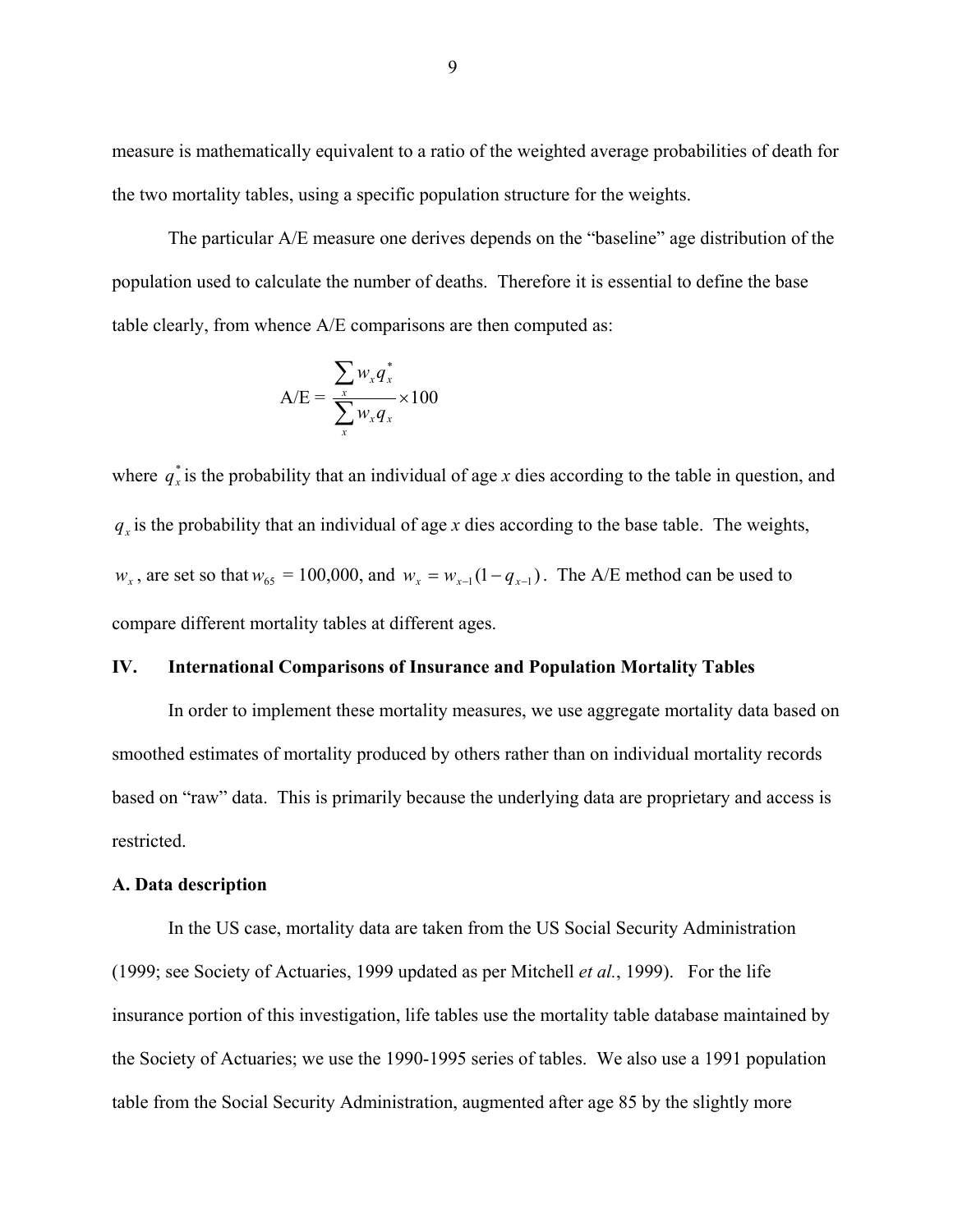recent tables described in Mitchell *et. al.* (1999). No adjustment is needed to ensure that these tables changed smoothly with age since post-85 mortality has changed little in the last decade.<sup>[9](#page-30-2)</sup>

For the UK case, insurance and annuity mortality tables are produced by the Continuous Mortality Investigation Executive Committee of the Faculty and Institute of Actuaries (1999), and population mortality tables by the Government Actuaries Department (2000). The tables used in the life insurance part of this investigation are the 1992 Series of term and whole life insurance tables produced by the CMIR (1997). The population table is the interim population table for the United Kingdom for the year 1998, produced by the Government Actuaries Department (2000) augmented after age 100 by an earlier table, obtained privately from the Government Actuaries Department (1999). In the case of the male table, probabilities above the age of 100 were adjusted by a constant ratio to ensure that the values in the table changed smoothly. The effects of the choice of adjustment method are extremely small. In the case of the female table, no adjustment was required.<sup>10</sup> In Japan, the Statistics and Information Department of the Ministry of Health and Welfare (1998) produces population life tables after each quinquennial census, the most recent available being that of 1995. The Japan Institute of Actuaries (1996) has produced life tables of insured lives in Japan on a regular basis. Their most recent table was published in 1996, along with a table intended to be used to value annuity-style products.

Because the US and the UK data collection mechanisms for mortality experience are relatively consistent, it is widely believed that these two countries produce quite reliable and comparable mortality tables. Accordingly these tables are widely used in both developed and developing nations as a basis for modeling local mortality. In practice, US mortality tables appear to be commonly used in the Western hemisphere, while UK tables are typically employed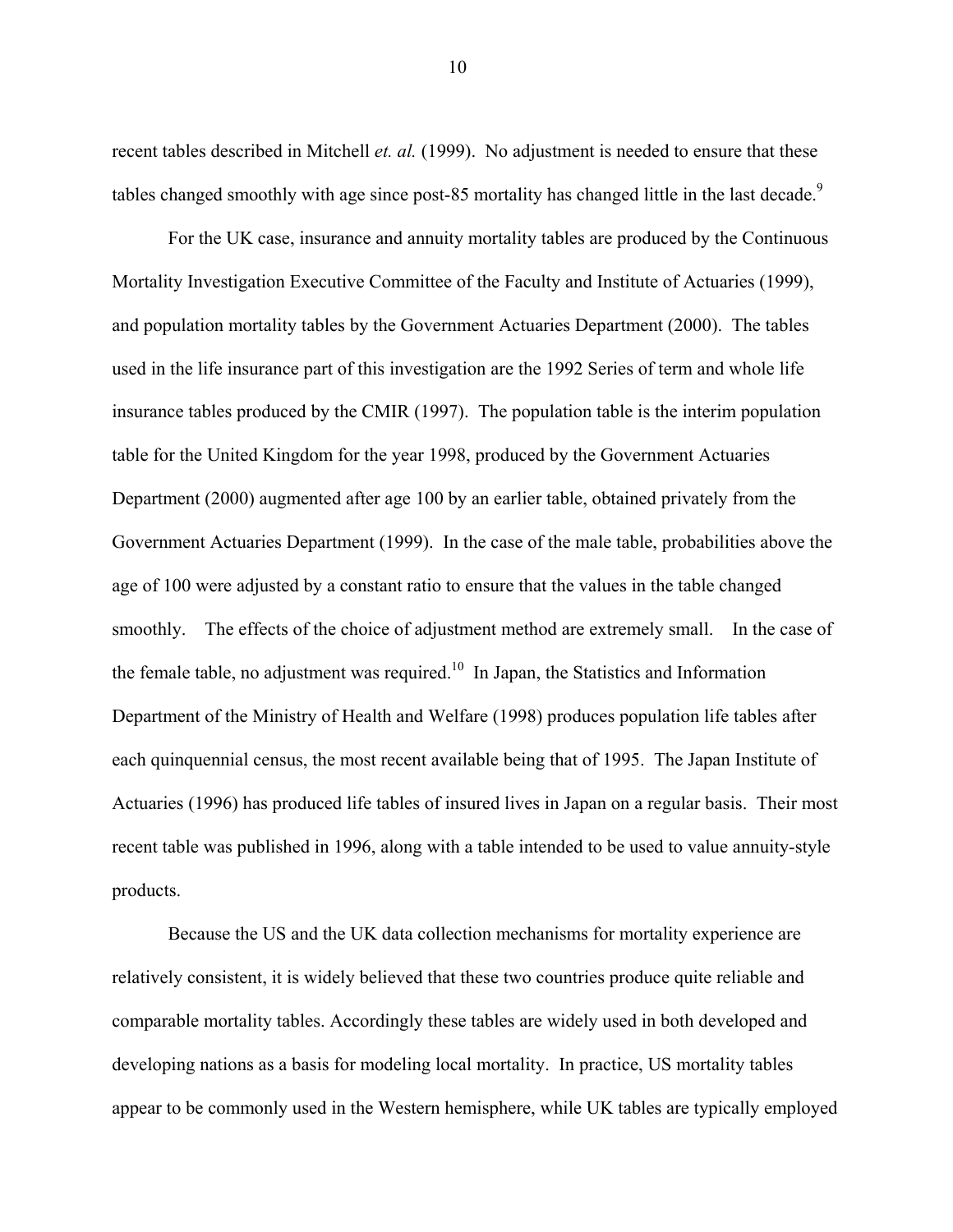in countries that were once British colonies or where British influence was strong.<sup>11</sup> To the best of our knowledge, Japanese mortality tables are not widely used outside the Japanese insurance market.

 Several issues arise when using aggregate mortality data in this context. Firstly, and most importantly, the data do not indicate several factors that might affect mortality and that could be also correlated with the decision to purchase insurance; obvious examples include wealth and income. As a result, published data do not allow a direct way of distinguishing the effect on mortality of a correlation between insurance purchase behavior and wealth from permanent effects of adverse selection. We adopt an indirect approach that assumes that these variables affect insurance purchase of all products equally. This implies that any difference between the mortality of, say, annuity purchasers and life insurance purchasers is due only to adverse selection. We also do not have data on the price of insurance offered to any given individual, which reflects the effect on mortality of information known to the insurance company. Adverse selection will affect mortality through information *unknown* to the insurance company. This problem is partially mitigated by the use of standard mortality tables. In other words, the tables are based on those able to purchase insurance at standard rates and who hence face the same price. Finally, there may be systematic errors introduced into the aggregate data by the smoothing process. However the lack of micro data requires us to make the assumption that mortality tables are unbiased estimates of the true underlying mortality of the population.<sup>12</sup>

# **B. Results for Insurance Tables**

We turn next to discuss how insured individuals' mortality compares to mortality of the general population in the US and the UK for select and ultimate insurance tables, and in Japan only for the ultimate life insurance table. Figure 2 shows the distribution of age at death for UK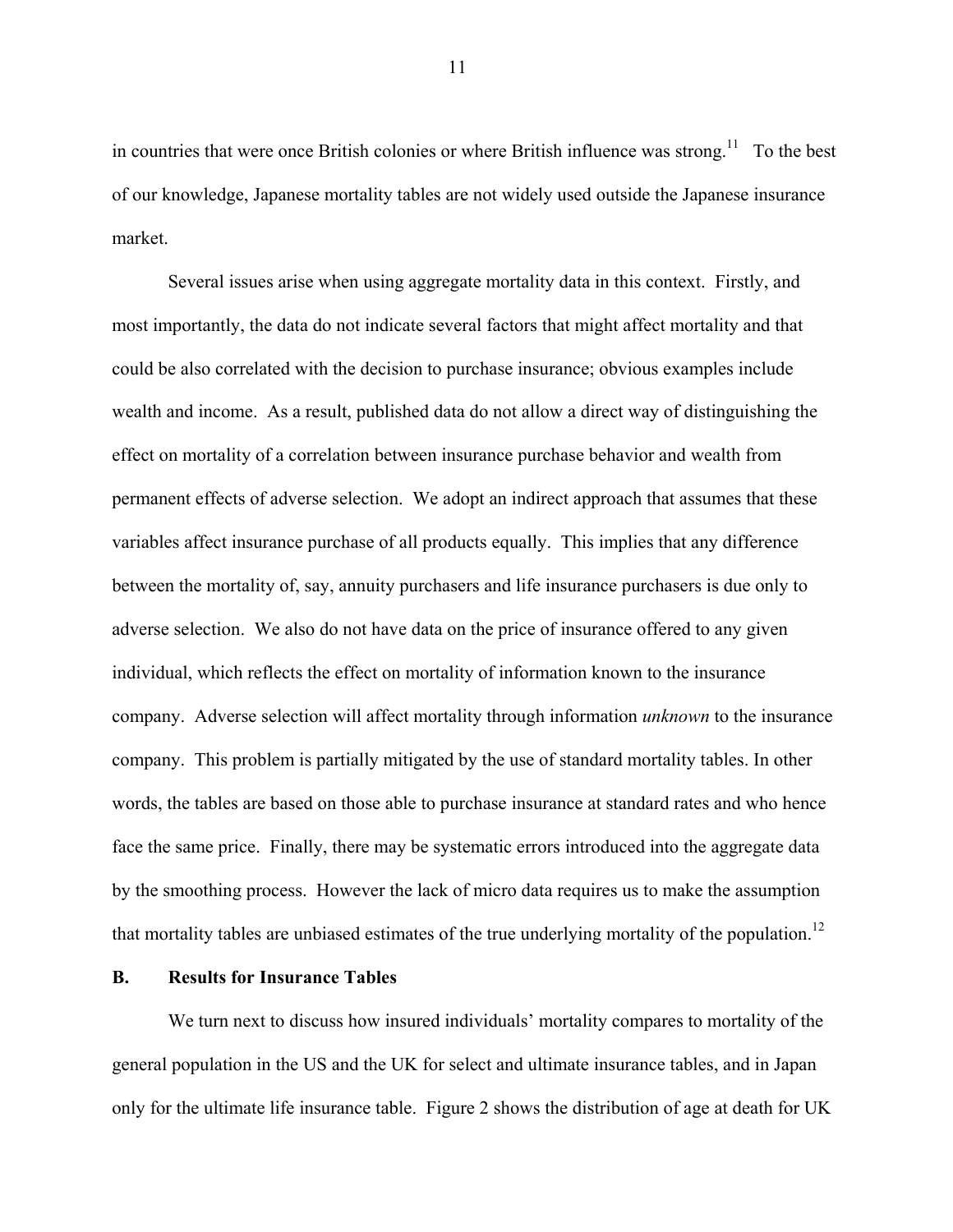Insured Males and the UK Male population.[13](#page-30-7) On average, the general population dies *earlier*  than people who take out whole life insurance. The modal age at death in the general population is lower than the modal age at death of insured males in the UK. This is in spite of the fact that incentives in purchasing life insurance would be expected to encourage people to buy who believe that they are more likely than average to die sooner.

#### *Figure 2 here.*

There are two possible explanations for this anomalous result. The first is that insurers can clearly identify high-risk individuals at the time they apply to purchase life insurance. This would undermine the theory of adverse selection in insurance markets. The second is that we have not controlled for other differences between the population that buys life insurance and the general UK population. In particular, there may be an income effect operating, where individuals who are wealthy enough to buy life insurance are also wealthier than average, and thus have lower mortality than average. In Figure 3 we show the distribution of age at death of the female UK population and female UK purchasers of whole life policies, again conditional on reaching age 25. A similar pattern prevails.

# *Figure 3 here.*

Equivalent graphics for the United States appear in Figures 4 and 5. While the overall pattern is similar, it appears that the modal age at death of insurance purchasers in the US is equal to that of the general population, while the mean age at death of insurance purchasers is lower. Once again, only the 'ultimate' insurance table is shown, as the 'select' table is very similar to the 'ultimate' table in spite of the longer select period.

## *Figures 4 and 5 here.*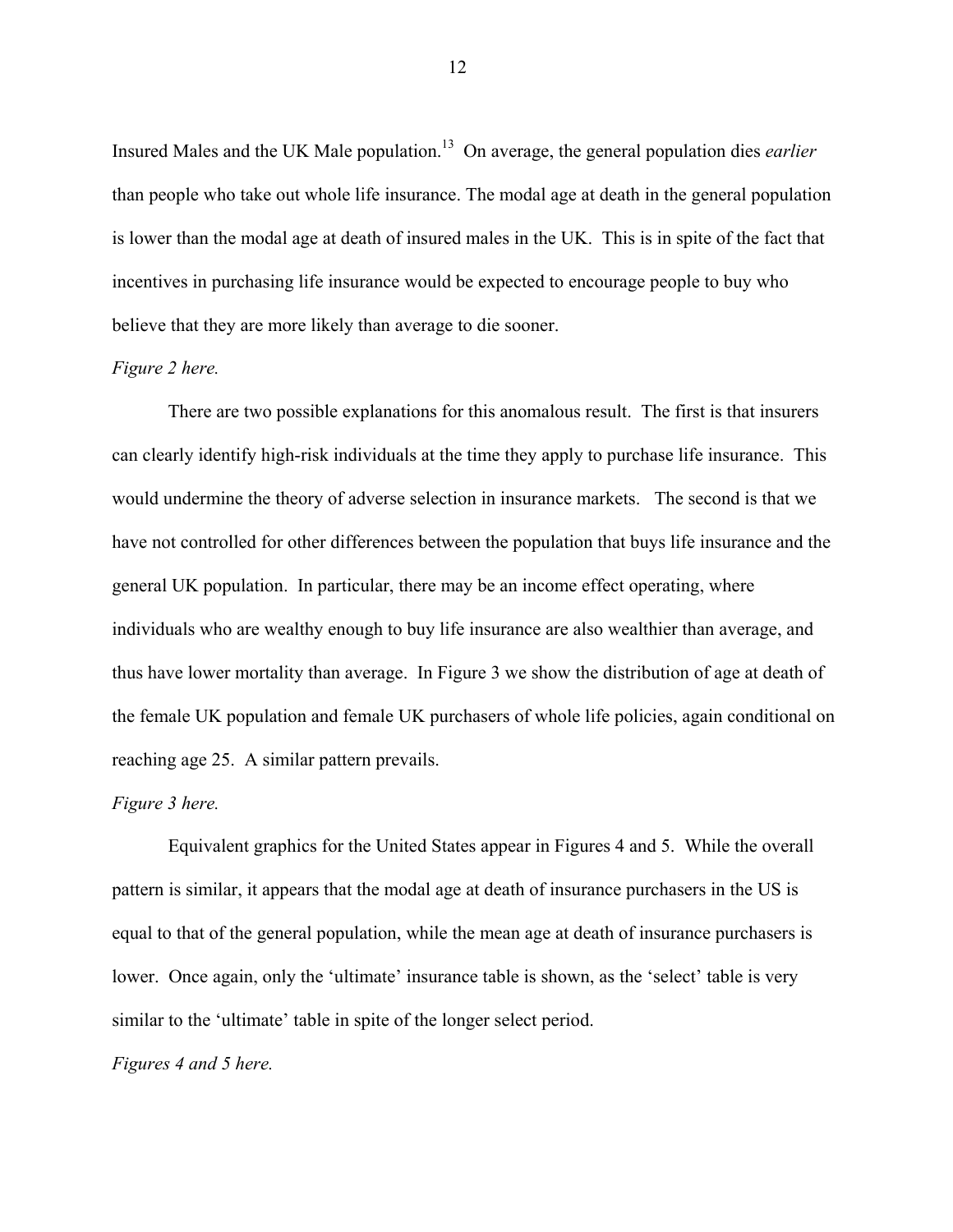Similar results for Japan appear in Figures 6 and 7. Here the selection effect appears to be much smaller in Japan than it is in the UK or the US, for men and women. However in Japan, purchasers appear to have *higher* mortality than the general population, although this effect seems to start only at age 60.

# *Figures 6 and 7 here.*

Observed patterns in mortality appear in Table 1 based on A/E metrics for a male aged 35 in the US, UK, and Japan. Panel A shows results for the UK: Column 3 shows that the A/E metric for the UK male population is 100, since the base table adopted is the UK male population table. Column 2 shows the A/E metric measured for the ultimate UK male insurance table, and hence it shows the permanent effect on mortality of purchasing insurance. The data range from 56.0 for 10-year policies in the UK, to 77.5 for whole life policies. UK male purchasers of insurance have permanently lower mortality than the population: 58.8% of the population mortality for 5 years, 56.0% for 10 years, and 77.5% of population mortality for life. The difference between Columns 1 and 2 shows the temporary effect of selection. For 5-year policies, the select insurance mortality is 54.6 (again with a base of 100 for the UK population), compared with 58.8 for ultimate insurance mortality over that period. This indicates that people who buy insurance have *lower* mortality for the first 5 years of their policies than similar-aged people who have held their policies for a long time. This is in spite of the fact that insurance is a better value for those having higher mortality.

The results suggest that insurance companies in the UK are quite successful at identifying individuals with sub-standard risks. Similar results are repeated for 10-year policies, although the magnitude of the temporary reduction in mortality is lower, as we would expect if the value of information about mortality declines with time. Finally, the Panel A, line 3, shows results for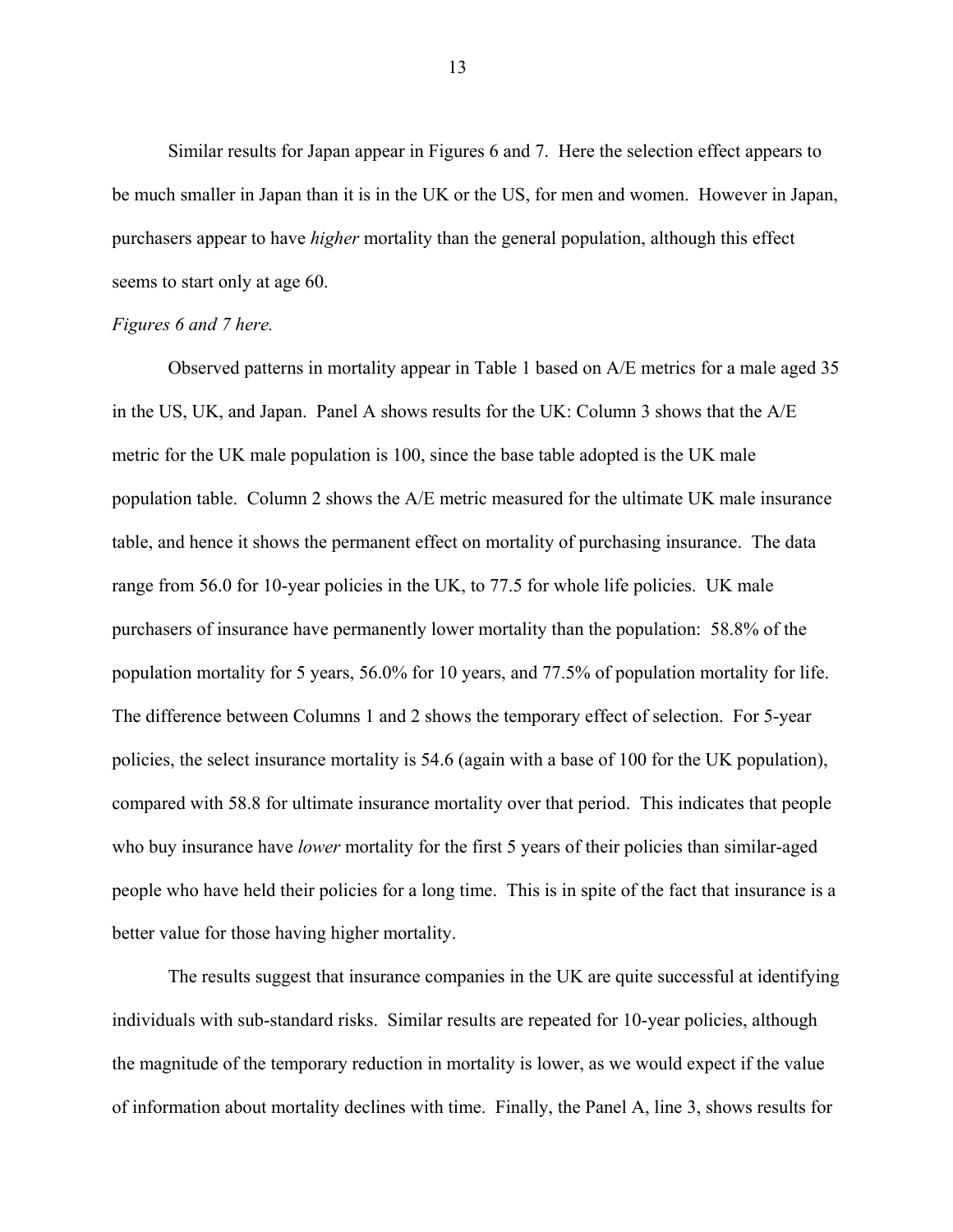whole-life insurance. Here, the temporary effect of selection on mortality all but disappears, as we would expect.

# *Table 1 here.*

Comparable results for the US appear in Panel B. Column 3 shows the value of mortality for the US population, which is again 100 as we have used US male population mortality as a base for these calculations. The permanent effect of selection is much lower in the US than in the UK, with mortality permanently reduced to something between 68.6% and 80.6% of population mortality depending on the term of the policy. However, the temporary effect of selection is much greater in the US than in the UK. For 5-year policies, the temporary effect of selection reduces the mortality of a 35-year old male from 73.4% to 21.2% of US male population mortality. For a 10-year policy the effect is reduced, as we would expect, but still extremely large: a reduction from 68.6 % of population mortality to 29.0%. Finally, for whole life policies, the effect is very much reduced: the temporary effect of selection lessens mortality from 80.6% of population mortality to 78.6% of population mortality. This is comparable to the UK value of 77.5% reported in column 1, Panel A. In other words, part of the dramatic difference in short-term policies across countries might be due to the much longer select period in the US. In the UK, after a policy is over five years old, it is considered to be part of the 'ultimate' group, while in the US, 25 years must pass before this occurs. As a result it appears that that the UK "ultimate" mortality is biased downward relative to the US.

Finally, results for Japan appear in Panel C of Table 1. Select mortality rates are not available since the Japanese Institute of Actuaries does not produce select tables. Nonetheless for the available data, the effect of selection on mortality is surprising. Specifically, insured lives in Japan have *higher* mortality than the population. This may indicate that underwriting is less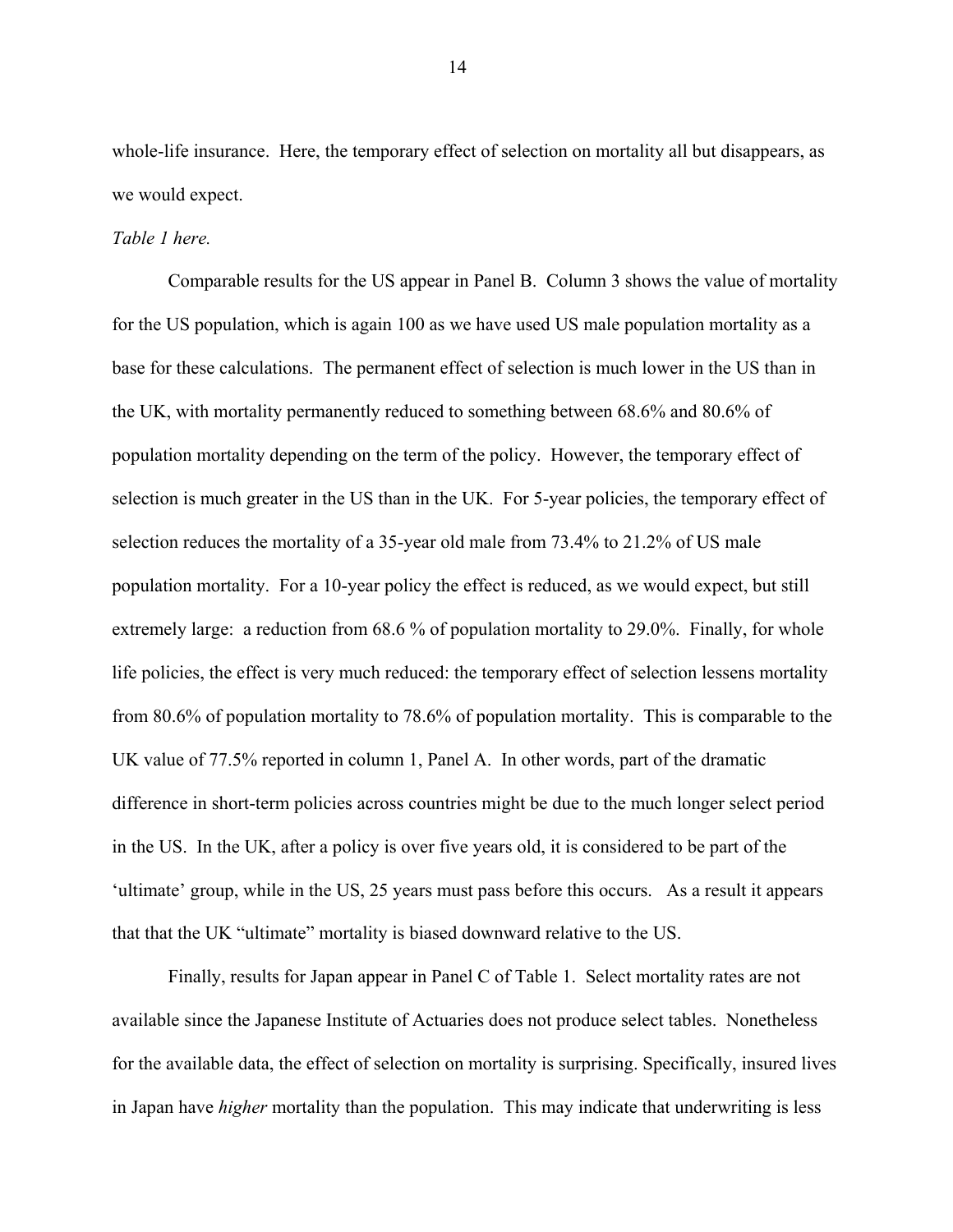rigid in Japan than in the US and the UK, or that participation in the insurance market is more widespread. It may also be an artifact of the method used to construct the Japanese insurance mortality table.

Table 2 provides comparable results for women across the three countries. Results for UK females are similar to those for UK males, although the effect of selection on mortality for whole life policies is greater for women than for men (possibly indicating a greater income effect). In the US case, the opposite is true, with insured female the mortality closer to population mortality for whole life policies. In the case of policies with shorter terms, the same pattern applies in the US as in the UK, with the effect of selection on mortality being lower for females than for males. Results for Japanese women appear in Panel C of Table 2, where again insured Japanese females appear to have much higher mortality than the Japanese female population for short policy terms, but only slightly higher mortality for very long policy terms. *Table 2 here.*

In sum, these life insurance mortality tables underscore the important temporary selection effect for purchasers in the US and the UK. Life insurance buyers have lower mortality at very short policy durations than they would have at the same age if their policies had been in force for longer. At least part of this effect may be due to selective withdrawals from the pool of insured individuals. In Japan, the pattern of observed mortality is somewhat different. Insured individuals in Japan seem to have very much higher mortality than the population at shorter policy terms, and mortality roughly equal to the population at longer terms. The reasons underlying this pattern are unknown, but they may be related to weaker underwriting by Japanese insurance companies or a different method of mortality table construction.

## **C. Comparing Insurance and Annuity Mortality Tables**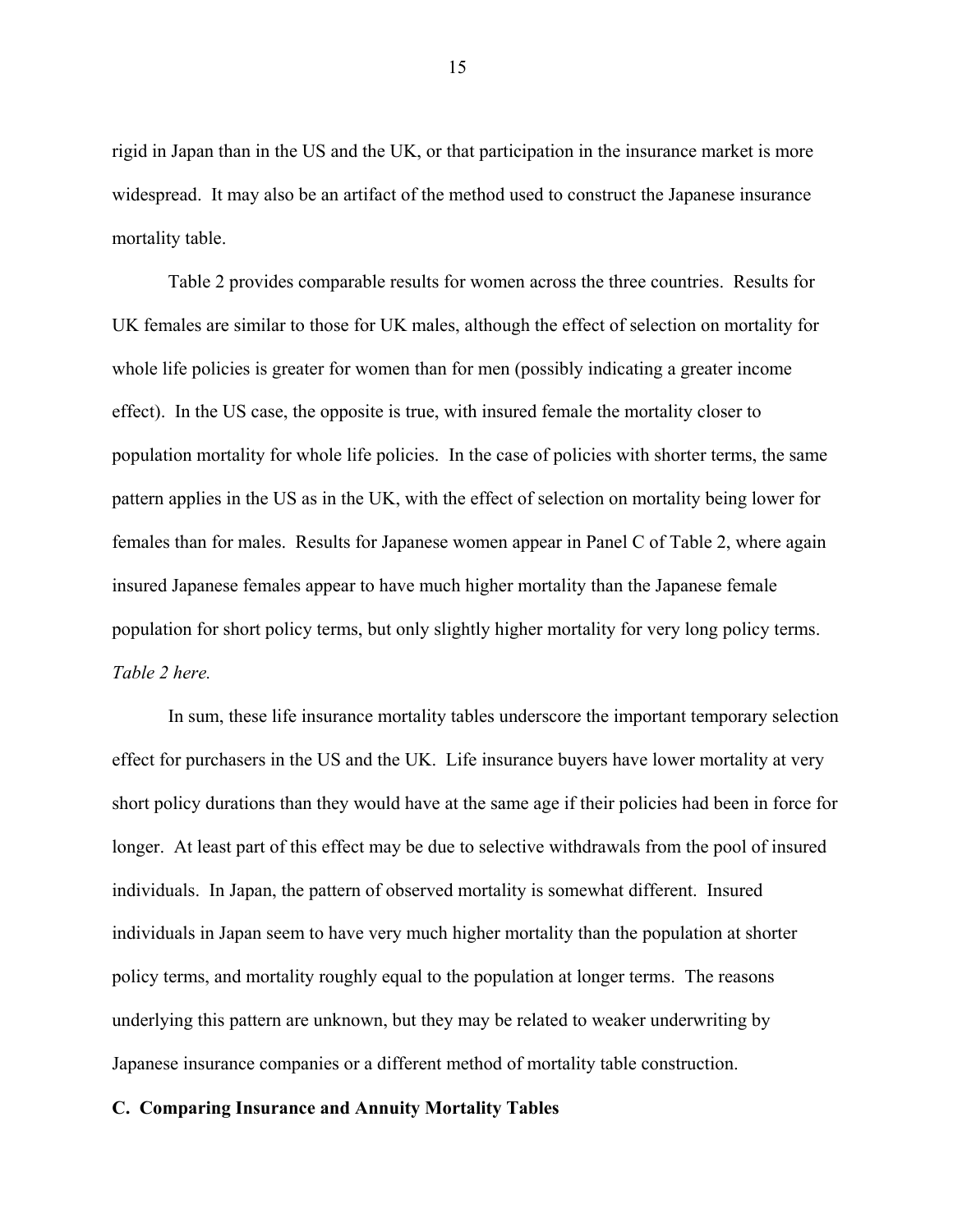In this section we compare adverse selection for life insurance purchasers with that of annuity purchasers in the US, UK, and Japan. We control for factors correlated with both mortality and insurance purchasing behavior, such as income, by assuming that these correlations are independent of the type of insurance purchased. Making the further assumption that price-induced adverse selection effects are also constant across insurance types, we then quantify the effects of adverse selection on mortality by comparing the A/E metrics for the different types of insurance. Annuitants are not underwritten. In addition, compulsory annuitants do not exercise an option, so the extent of adverse selection can be assumed to be minimal. Thus the reduction in mortality of compulsory annuitants relative to the population can be regarded as a pure income effect. Voluntary annuitants are not underwritten but do exercise an option. Whole life purchasers do exercise an option though this option tends to worsen observed mortality, but they are underwritten.

Table 3 shows values of the A/E metric for voluntary as well as compulsory male and female purchasers of annuities aged 65 in the UK and the US, and voluntary annuity purchasers in Japan. For convenience, whole-life insurance A/E metrics have been extracted from Tables 1 and 2 and restated here. In each case, the base table is the population table for that country, as can be seen from column 5.<sup>[14](#page-30-9)</sup> Panel A of Table 3 shows the results for males. As can be seen, whole life insurance tables are between voluntary annuity and compulsory annuity tables in the UK and the US. This suggests that the effect of underwriting on the mortality of whole life policyholders more than compensates for the effect of adverse selection, but that the effect of adverse selection on voluntary annuitant mortality is more than the combined effect of underwriting and adverse selection on whole life insurance mortality. Panel B indicates results for females. In the UK, whole life purchasers exhibit lower mortality than either compulsory or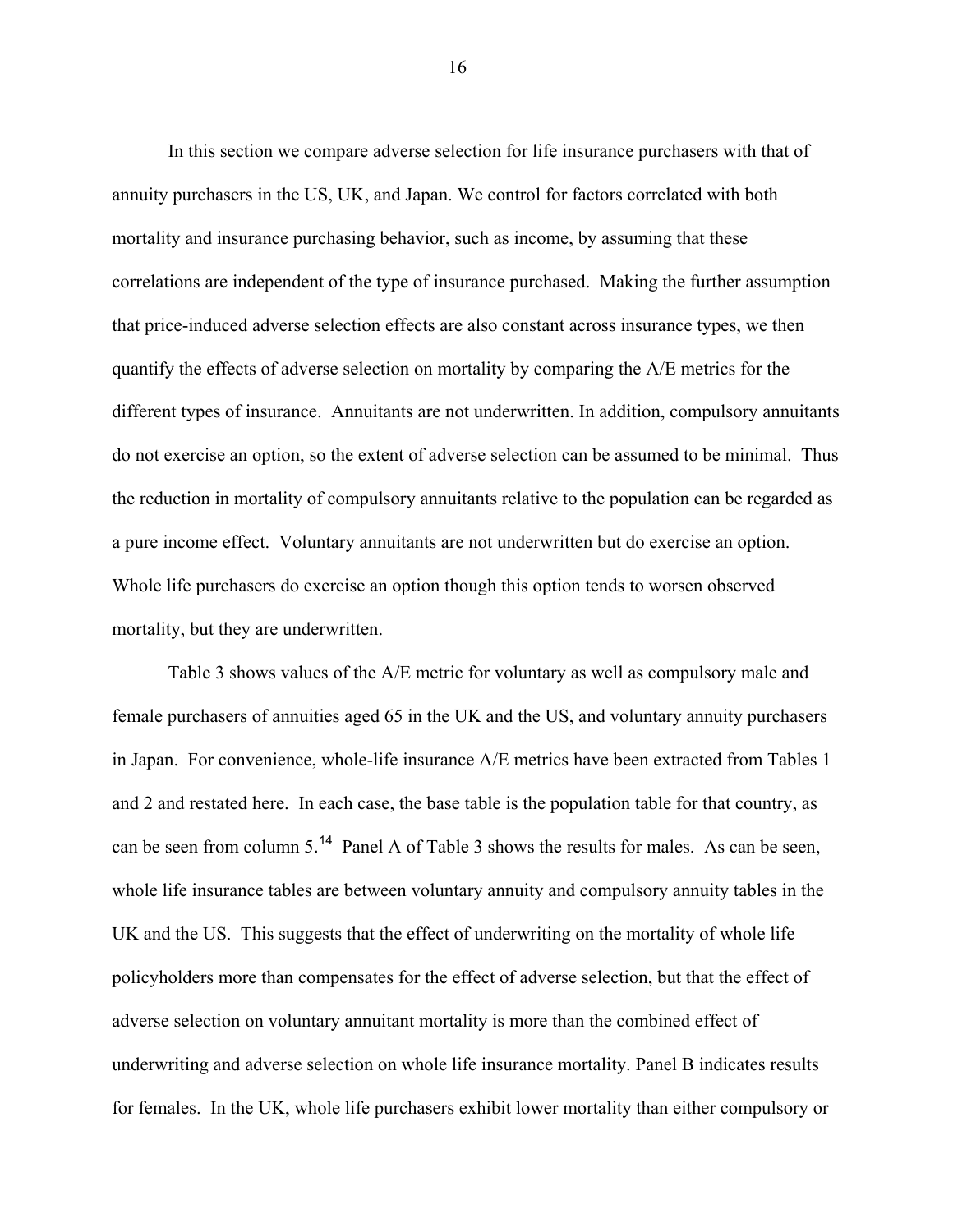voluntary annuitants, whereas in the US, the pattern is reversed. Making the same assumptions as before, females in the UK appear to be underwritten more strictly than males, while the opposite is true in the US. It might also be true that the degree of adverse selection among life insurance purchasers is heavier among females in the US than among males.

# *Table 3 here.*

Results for Japan again differ strikingly. Among males, insurance purchasers appear to have heavier mortality than voluntary annuitant holders, while among females, mortality is roughly equal. This could be an artifact of the method used to construct the Japanese tables.

# **IV. Conclusions**

Our investigation discerns both temporary and permanent patterns of selection on the mortality of insured individuals in the UK and the US, even after controlling for income and wealth effects. The temporary effects are important at short policy durations, while the permanent effects predominate at longer policy durations. Both effects act to improve the mortality of insured lives relative to others, a surprising finding in view of classical theories of adverse selection in insurance markets. This may indicate that underwriters are relatively effective at screening out poor risks. The finding supports the view that insurance companies can better assess mortality risks better than can individuals themselves.

The analysis might be improved by controlling for income and wealth effects, and by controlling on priceinduced effects on adverse selection that may differ by product type. In addition, it might be useful to measure the effect of selective withdrawals from the insurance pool that may be correlated with mortality. To control these, however, it would be necessary to obtain microdata that includes insurance purchase data and demographic information. Micro-level data would also allow investigators to identify separately the temporary effects of selection on annuity mortality. Such extensions will likely require access to proprietary data.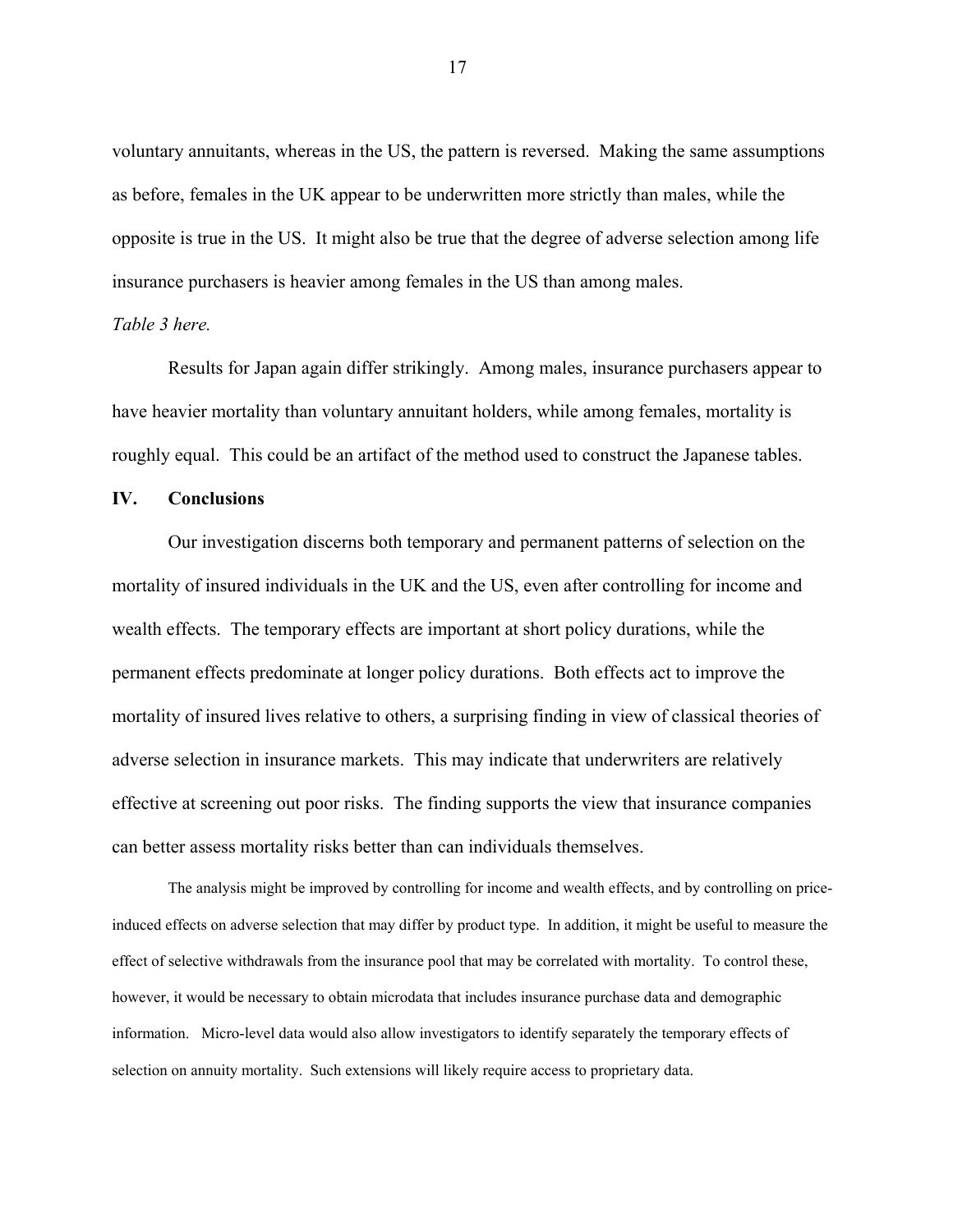# **References**

- Akerlof, George. "The Market for Lemons: Quality Uncertainty and the Market Mechanism." *Quarterly Journal of Economics,* August 1970*,* 84(3), pp. 488-500.
- Bowers, Newton L., Gerber, Hans U., Hickman, James C., Jones, Donald A. and Nesbitt, Cecil J. 1986. *Actuarial Mathematics*, Itasca, IL: Society of Actuaries.
- Brown, Jeffrey, Olivia Mitchell, and James Poterba. *Forthcoming.* "The Role of Real Annuities and Indexed Bonds in an Individual Accounts Retirement Program." In *Risk Aspects of Investment-Based Social Security Reform*. Ed. John Y. Campbell and Martin Feldstein. [NBER WP 7005. March 1999.]
- Cawley, John and Philipson, Tomas. "An Empirical Examination of Information Barriers to Trade in Insurance." *American Economic Review.* 89 (4) pp. 827-846.
- Executive Committee of the Faculty and Institute of Actuaries (Executive Committee). 1999. *Continuous Mortality Investigation Report*, 17, Faculty and Institute of Actuaries: Oxford, UK.
- Finkelstein, Amy, and James Poterba. 1999. "The Market for Annuity Products in the United Kingdom." NBER Working Paper No. 7168.
- Government Actuaries' Department (GAD). 1999. Population Projections for 1999-2000 provided in private correspondence from Steve Smallwood, Government Actuaries' Department. United Kingdom.
- Government Actuaries' Department (GAD). 2000. Interim Population Life Table: United Kingdom. Government Actuaries' Department. United Kingdom.
- James, Estelle and Dimitri Vittas. 1999. "Annuities Markets in Comparative Perspective". Working Paper, presented at the World Bank Conference on New Ideas About Old Age Security. Washington, D.C.: World Bank.
- Japanese Institute of Actuaries. 1996. *Japanese Life Insurance Mortality Tables* Japanese Institute of Actuaries, Tokyo.
- Knox, David. 1999. "Investigation of the Australian Annuity Market". Working Paper, Department of Economics, University of Melbourne, Australia.
- Mitchell, Olivia S., James M. Poterba, Mark Warshawsky, and Jeffrey R. Brown. 1999. "New Evidence on the Money's Worth of Individual Annuities." *American Economic Review*  89 (December).
- McCarthy, David G. and Olivia S. Mitchell. 2001. "Estimating International Adverse Selection in Annuities". PRC Working Paper, 2001. Pension Research Council, Wharton School, University of Pennsylvania, Philadelphia.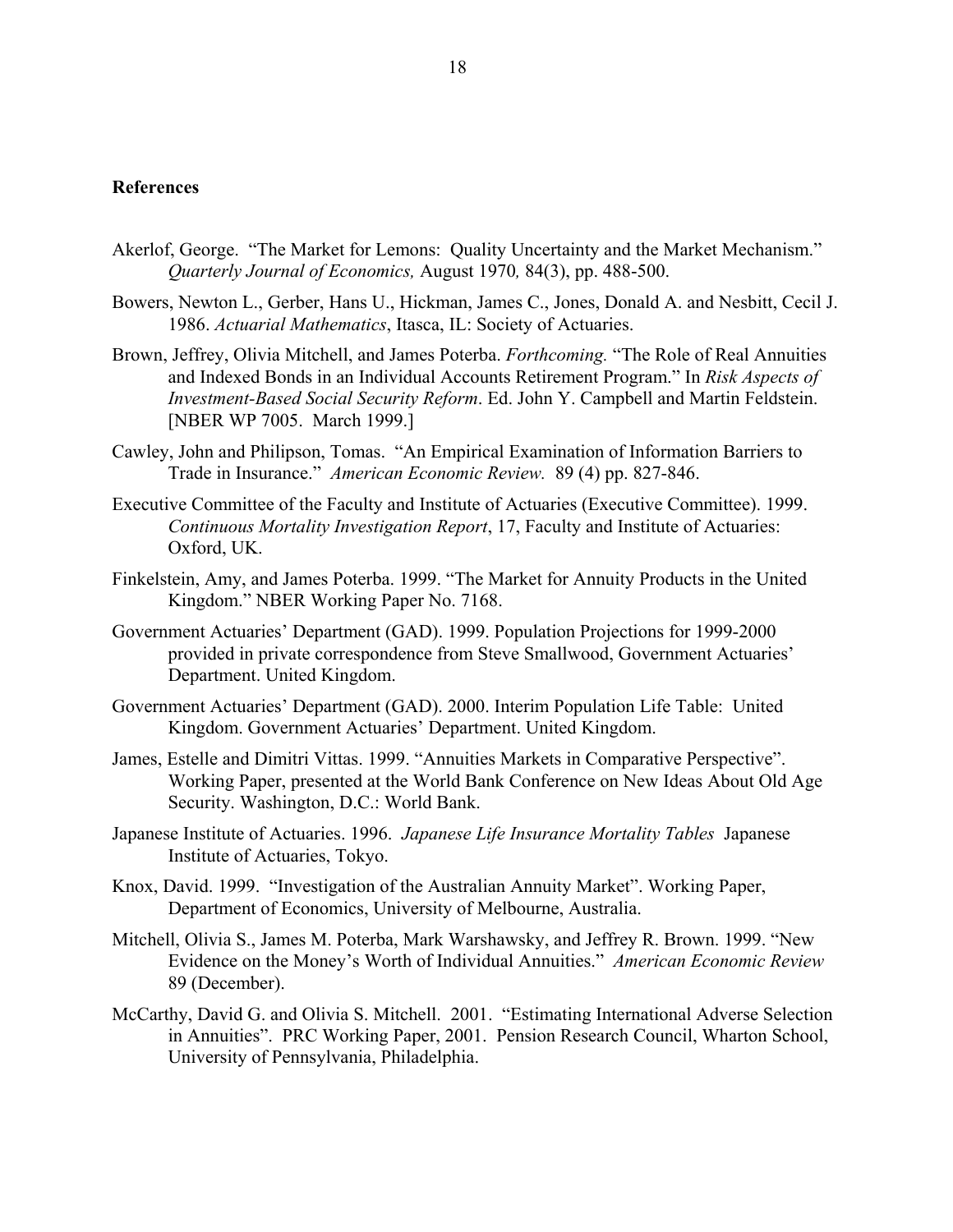- Philipson, Tomas J. and Gary S. Becker. 1999. "Old-Age Longevity and Mortality-Contingent Claims." *Journal of Political Economy*, 106 (3) pp. 551-573.
- Social Security Administration (SSA). 1999. *Trustees Report: United States Life Table Functions and Actuarial Functions based on the Alternative 2 Mortality Probabilities*. Washington DC: U.S. Government Printing Office.
- Society of Actuaries (SOA). 1999. *Exposure draft, The RP-2000 Mortality Tables.* Working Paper. Schaumberg, IL: Society of Actuaries. October.
- Statistics and Information Department of the Ministry of Health and Welfare, Japanese Government.1998. *Japanese Life Table no. 18.* Tokyo.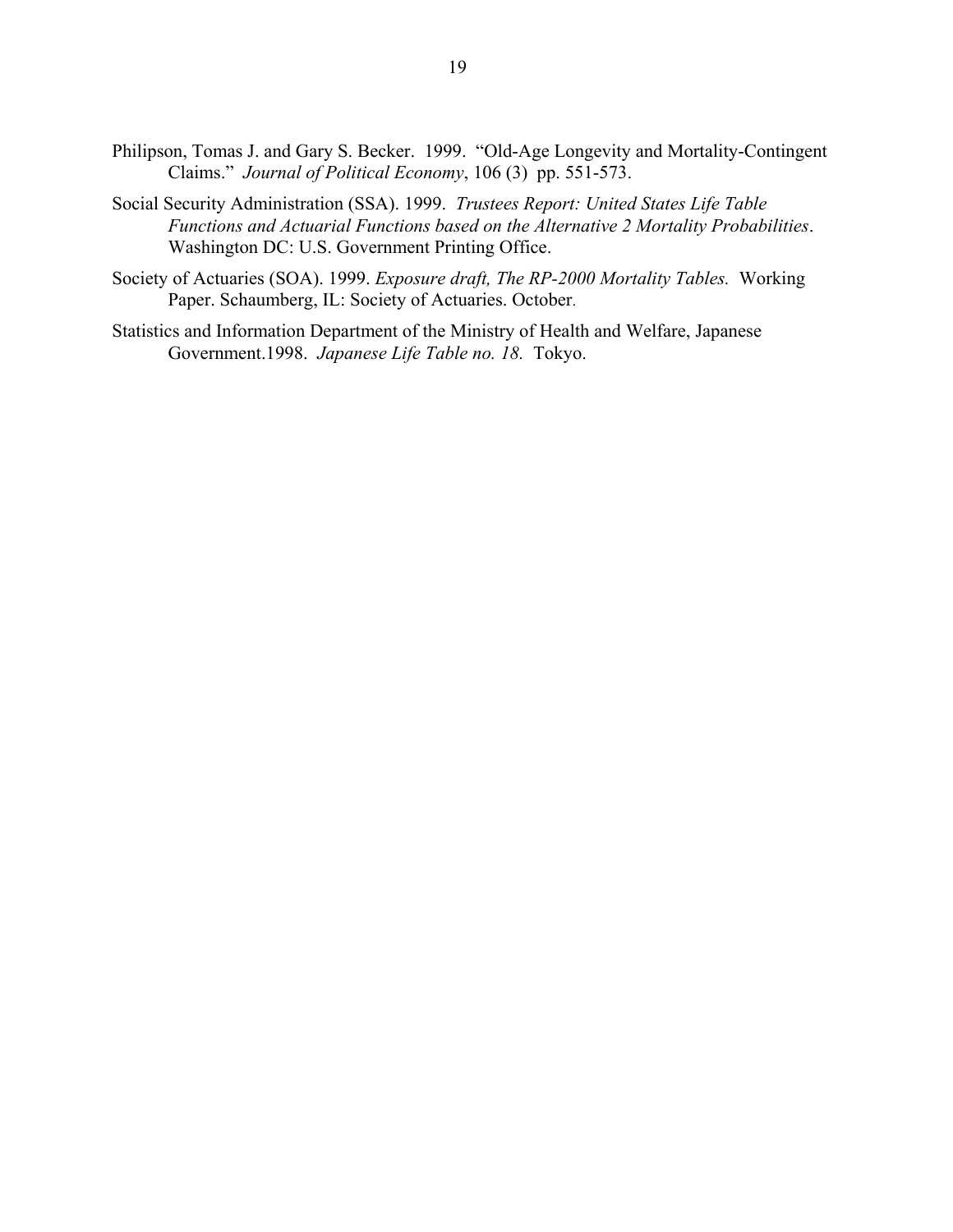



Note: Line *A* represents group with no selection. Line *B* represents group undergoing temporary selection at age *x*. Line *C* represents group undergoing permanent and temporary selection at age *y*.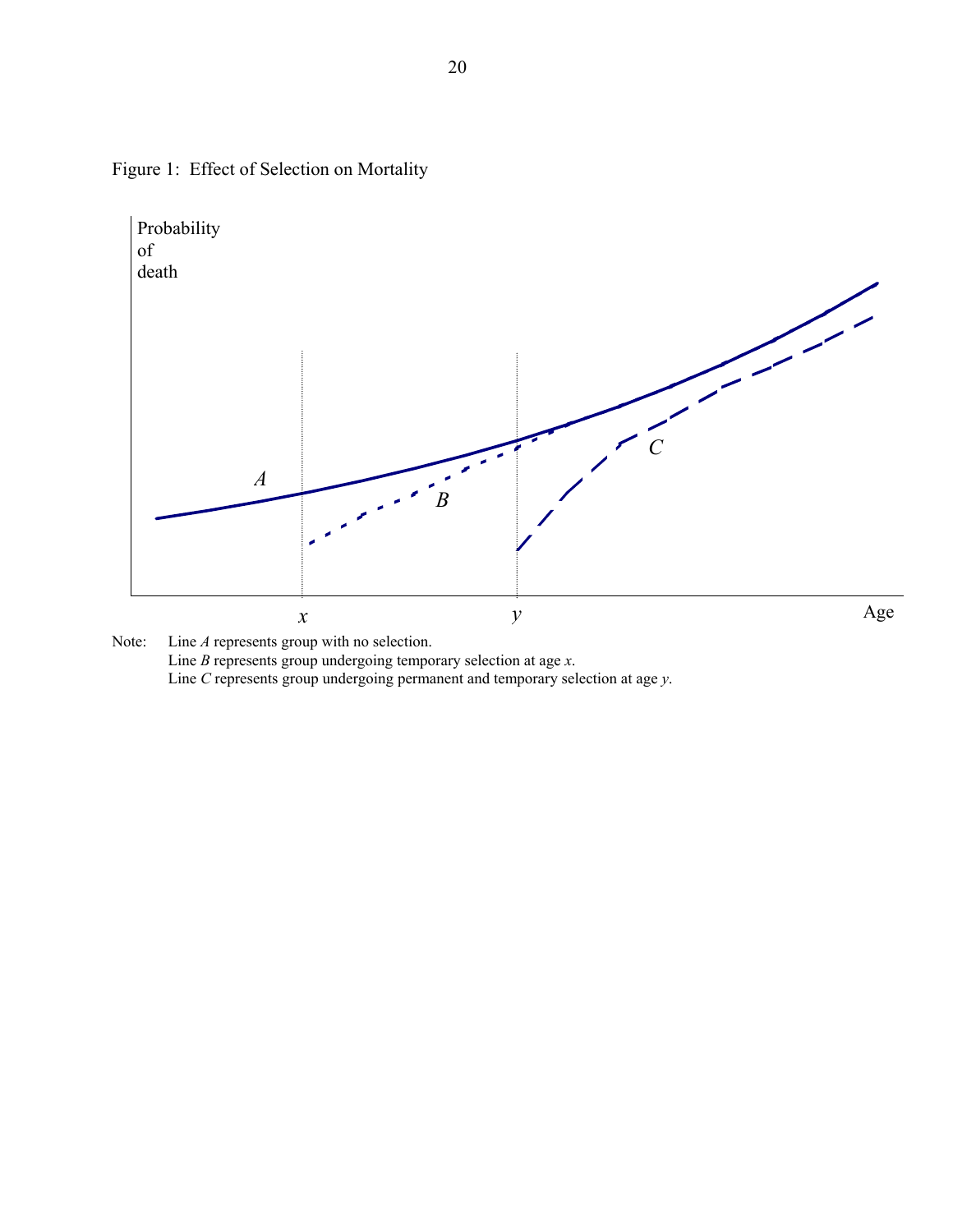

Figure 2: Distribution of Age at Death of UK Male Population and Insured Lives: Conditional on Reaching Age 25

Notes: Solid line indicates UK male population. Dashed line indicates male purchasers of UK whole life policies. Graph shows distribution of age at death conditional on reaching age 25.

Source: Authors' calculations based on data from GAD(1999), GAD(2000) and CMIR(1997).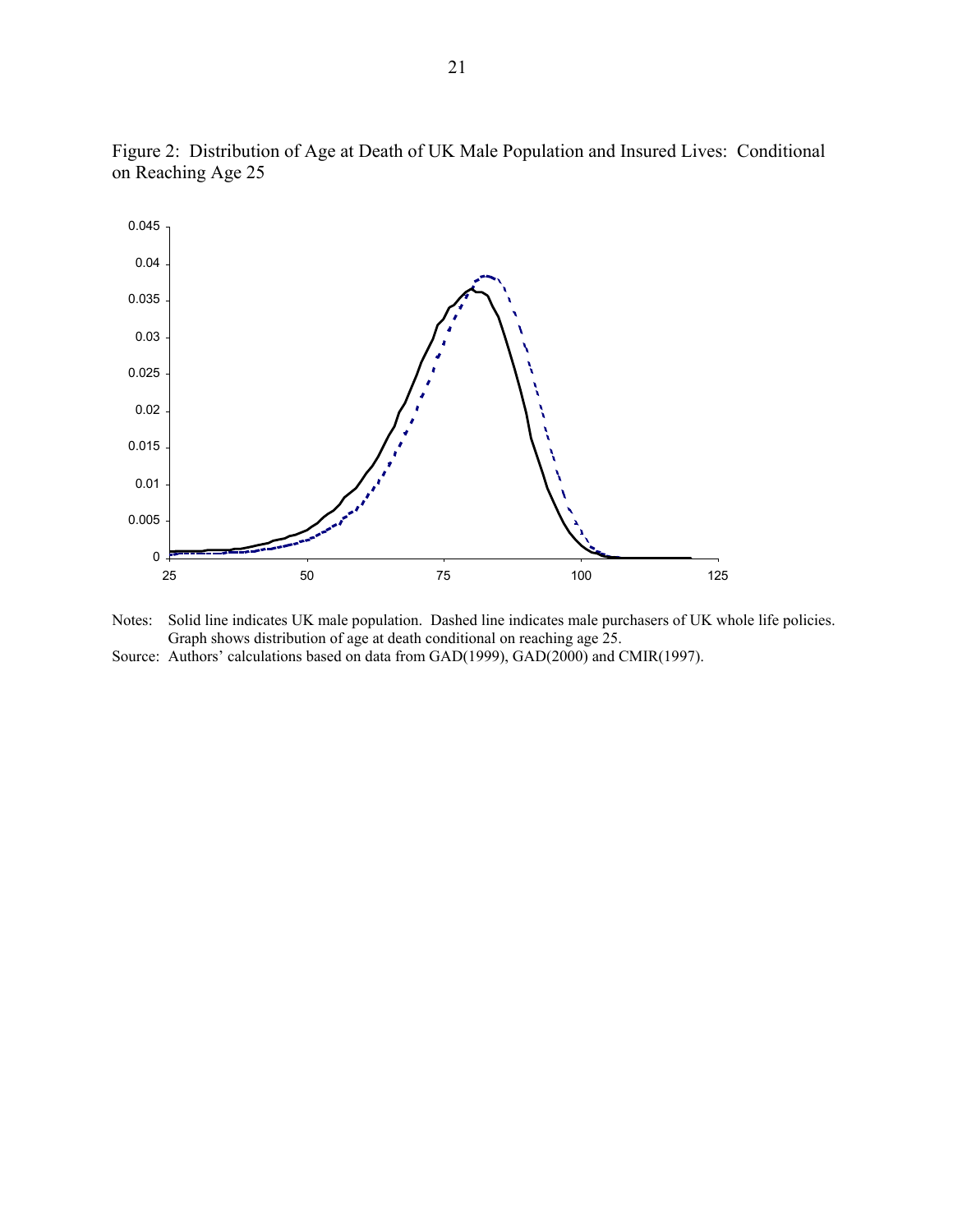

Figure 3: Distribution of Age at Death of UK Female Population and Insured Lives: Conditional on Reaching Age 25

Notes: Solid line shows UK Female Population. Dashed line shows male purchasers of UK whole life policies. Graph shows distribution of age at death conditional on reaching age 25.

Source: Authors' calculations based on data from GAD(1999), GAD(2000) and CMIR(1997).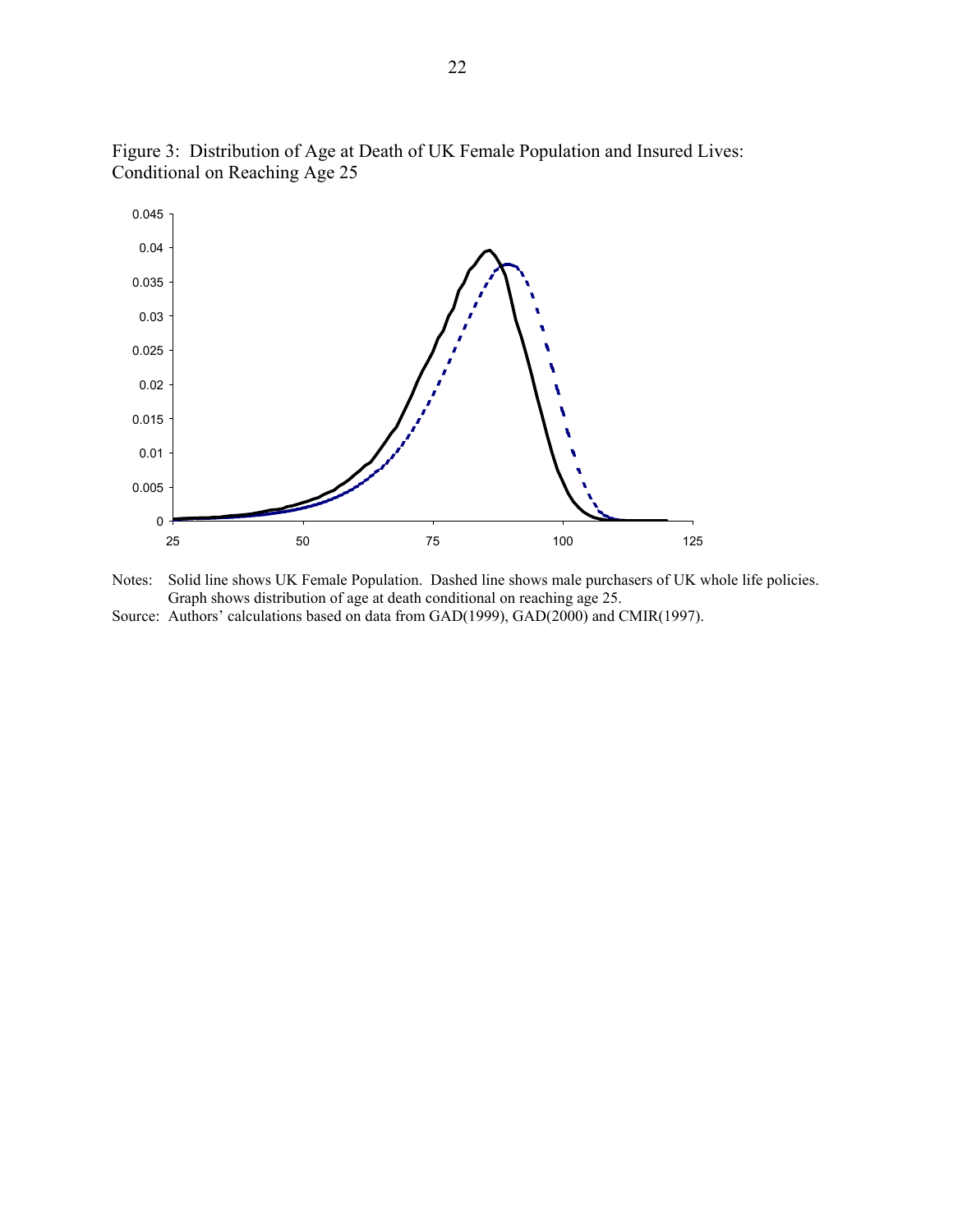

Figure 4: Distribution of Age at Death of US Male Population and Insured Lives: Conditional on Reaching Age 25

Notes: Solid line shows US male population. Dashed line shows male purchasers of US life policies. Graph shows distribution of age at death conditional on reaching age 25. Source: Authors' calculations based on data from SSA(1999) and SOA(1997).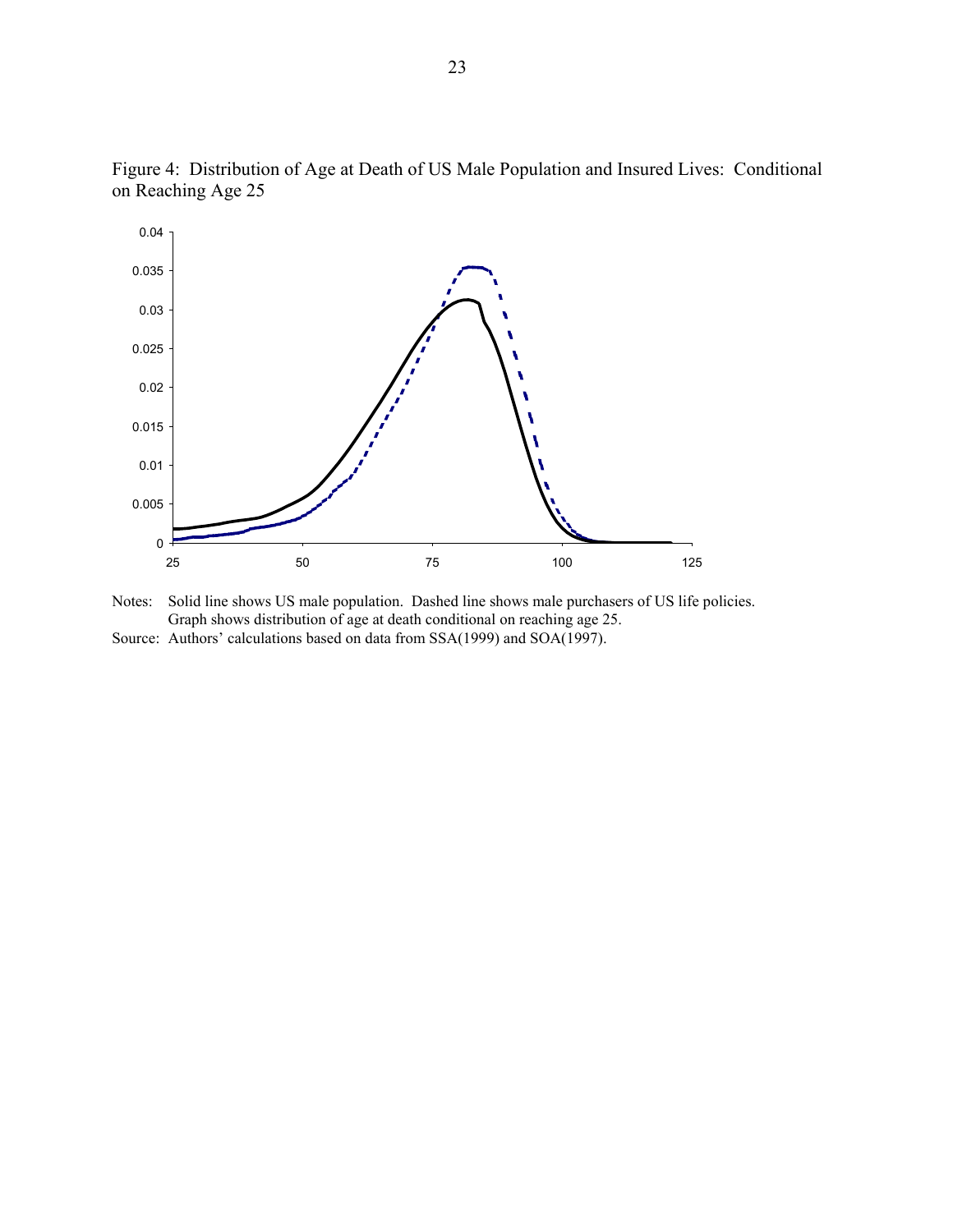

Figure 5: Distribution of Age at Death of US Female Population and Insured Lives: Conditional on Reaching Age 25

Notes: Solid line shows US female population. Dashed line shows female purchasers of US life policies. Graph shows distribution of age at death conditional on reaching age 25. Source: Authors' calculations based on data from SSA(1999) and SOA(1997).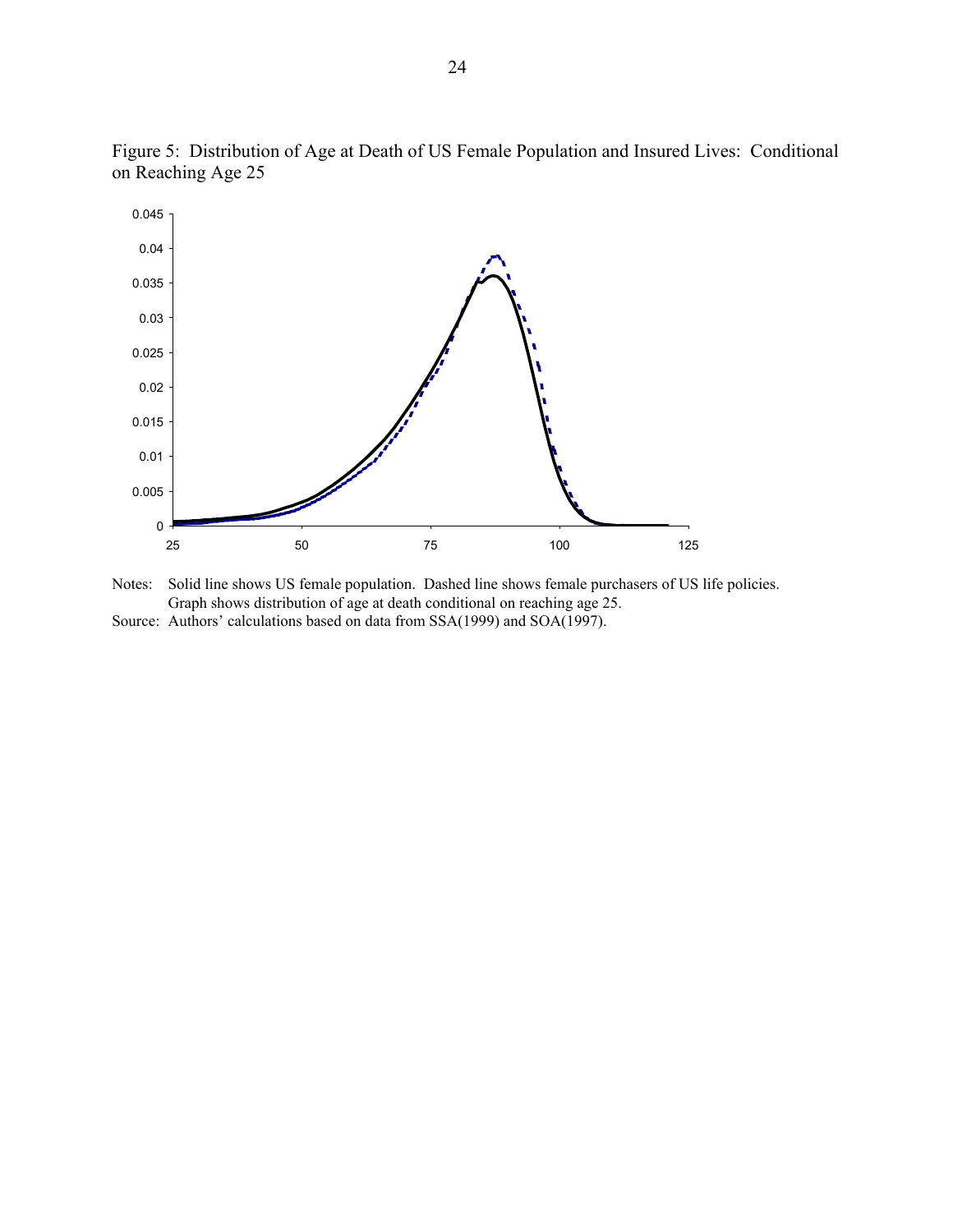

Figure 6: Distribution of Age at Death of Japanese Male Pop and Insured Lives: Conditional on Reaching Age 25

Notes: Solid line shows Japanese male population. Dashed line shows male purchasers of Japanese life policies. Graph shows distribution of age at death conditional on reaching age 25. Source: Authors' calculations based on data from MoS(1999) and JIA(1996).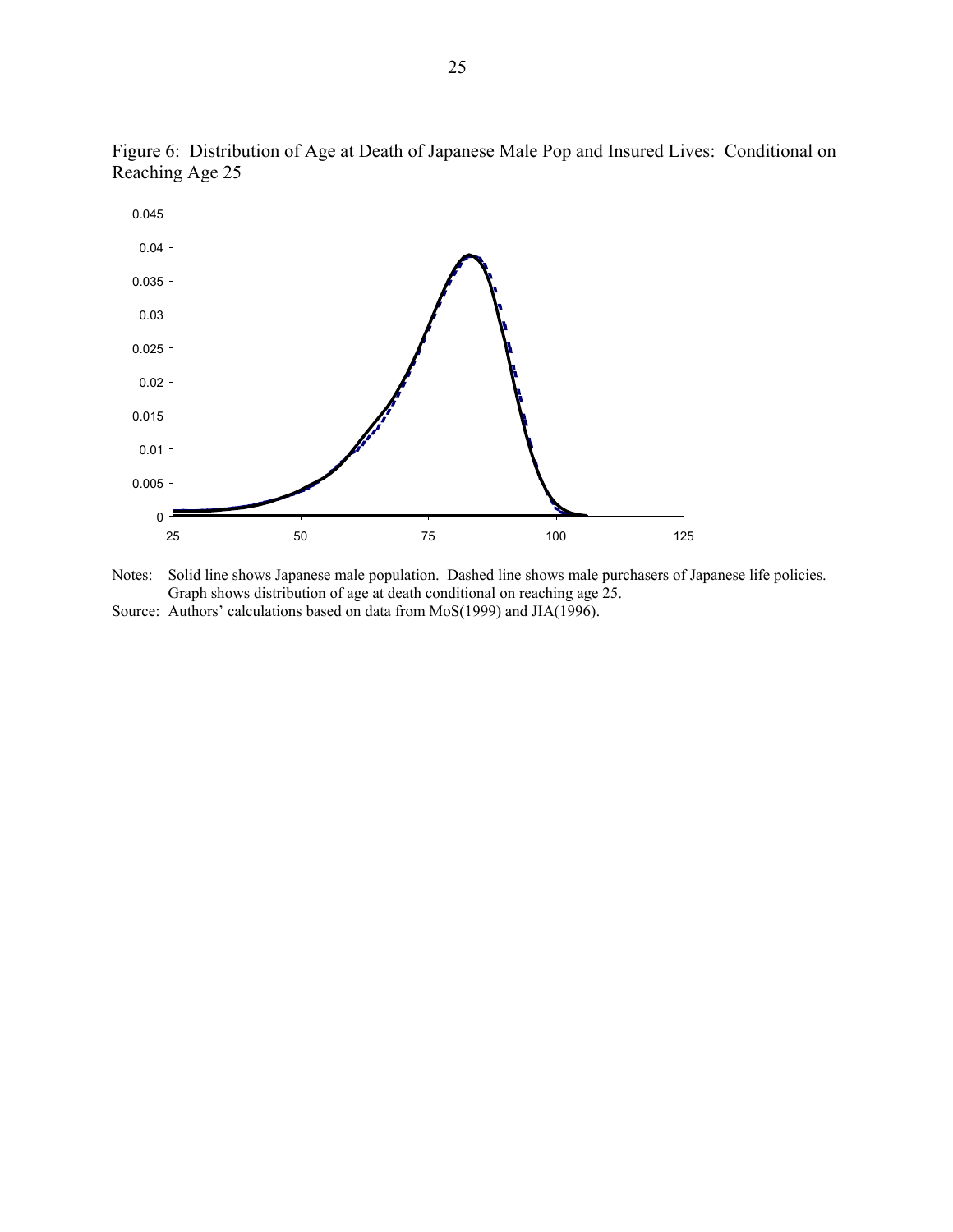

Figure 7: Distribution of Age at Death of Japanese Female Pop and Insured Lives: Conditional on Reaching Age 25

Notes: Solid line shows Japanese female population. Dashed line is female purchasers of Japanese life policies Graph shows distribution of age at death conditional on reaching age 25. Source: Authors' calculations based on data from MoS(1999) and JIA(1996).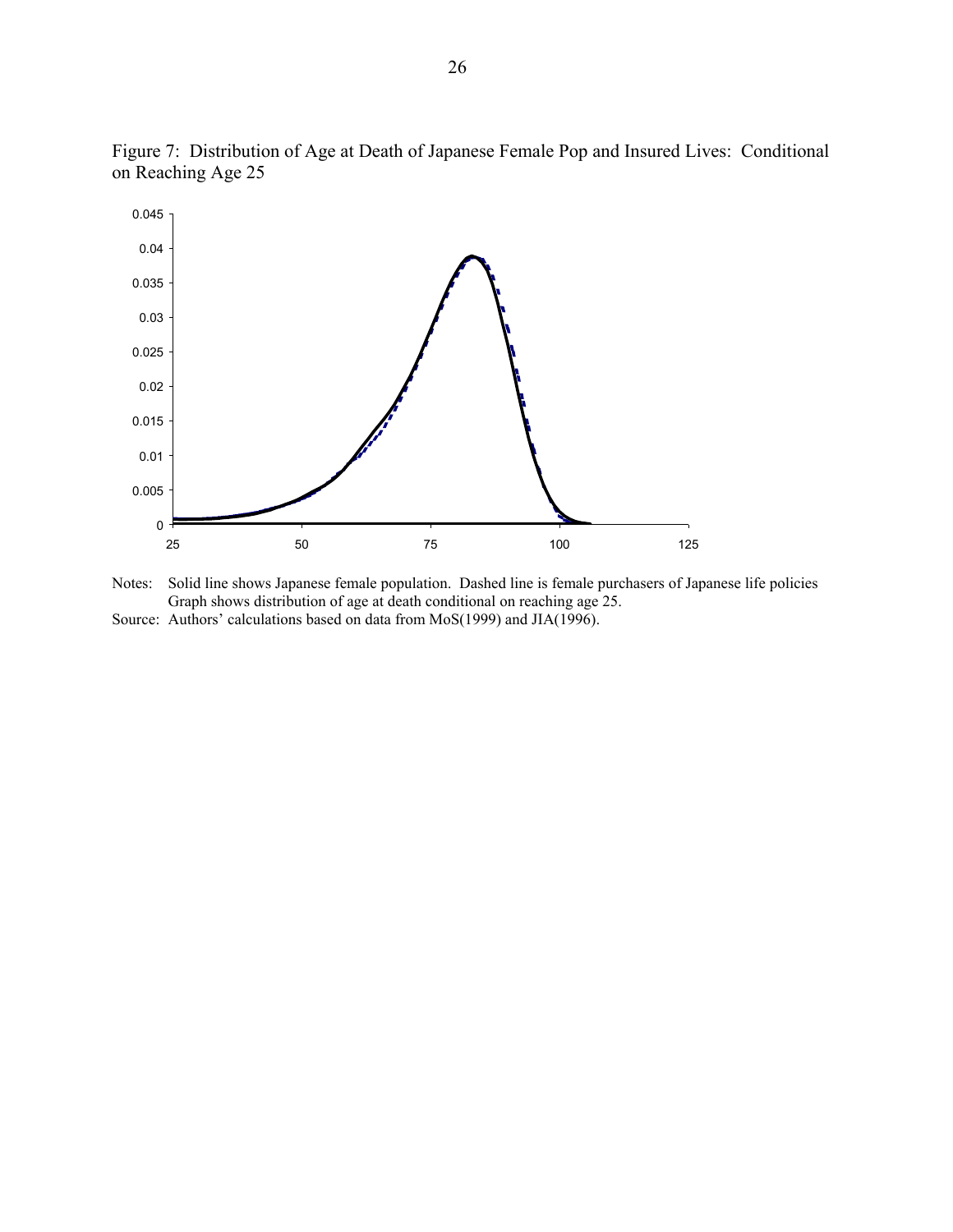|  |            | 1.        | $\mathbf{2}$ . | 3.         |
|--|------------|-----------|----------------|------------|
|  |            | Select    | Ultimate       | Population |
|  |            | Insurance | Insurance      |            |
|  | A. UK      |           |                |            |
|  | 5-year     | 54.6      | 58.8           | 100.0      |
|  | 10-year    | 54.3      | 56.0           | 100.0      |
|  | Whole life | 77.5      | 77.5           | 100.0      |
|  |            |           |                |            |
|  | B. US      |           |                |            |
|  | 5-year     | 21.2      | 73.4           | 100.0      |
|  | 10-year    | 29.0      | 68.6           | 100.0      |
|  | Whole life | 78.6      | 80.6           | 100.0      |
|  |            |           |                |            |
|  | C. Japan   |           |                |            |
|  | 5-year     |           | 109.8          | 100.0      |
|  | 10-year    |           | 108.4          | 100.0      |
|  | Whole life |           | 98.4           | 100.0      |
|  |            |           |                |            |

Table 1: A/E Metrics for Type of Selection, Type of Policy and Country for 35-year old Male

Note: Table shows A/E metric for male aged 35, for varying policy terms and mortality tables. See text for the definition of the A/E metric.

Source: Authors' calculations.

Table 2: A/E Metrics for Type of Selection, Type of Policy and Country for 35-year Old Female

|            | 1.                  | $2_{-}$  | 3.         |
|------------|---------------------|----------|------------|
|            | Select              | Ultimate | Population |
|            | Insurance Insurance |          |            |
| A. UK      |                     |          |            |
| 5-year     | 58.7                | 73.7     | 100.0      |
| 10-year    | 63.5                | 69.2     | 100.0      |
| Whole life | 68.5                | 68.5     | 100.0      |
| B. US      |                     |          |            |
| 5-year     | 32.8                | 78.8     | 100.0      |
| 10-year    | 43.5                | 73.9     | 100.0      |
| Whole life | 90.9                | 91.6     | 100.0      |
| C. Japan   |                     |          |            |
| 5-year     | na                  | 133.9    | 100.0      |
| 10-year    | na                  | 129.0    | 100.0      |
| Whole life | na                  | 101.3    | 100.0      |

Source: Authors' calculations. See text for details.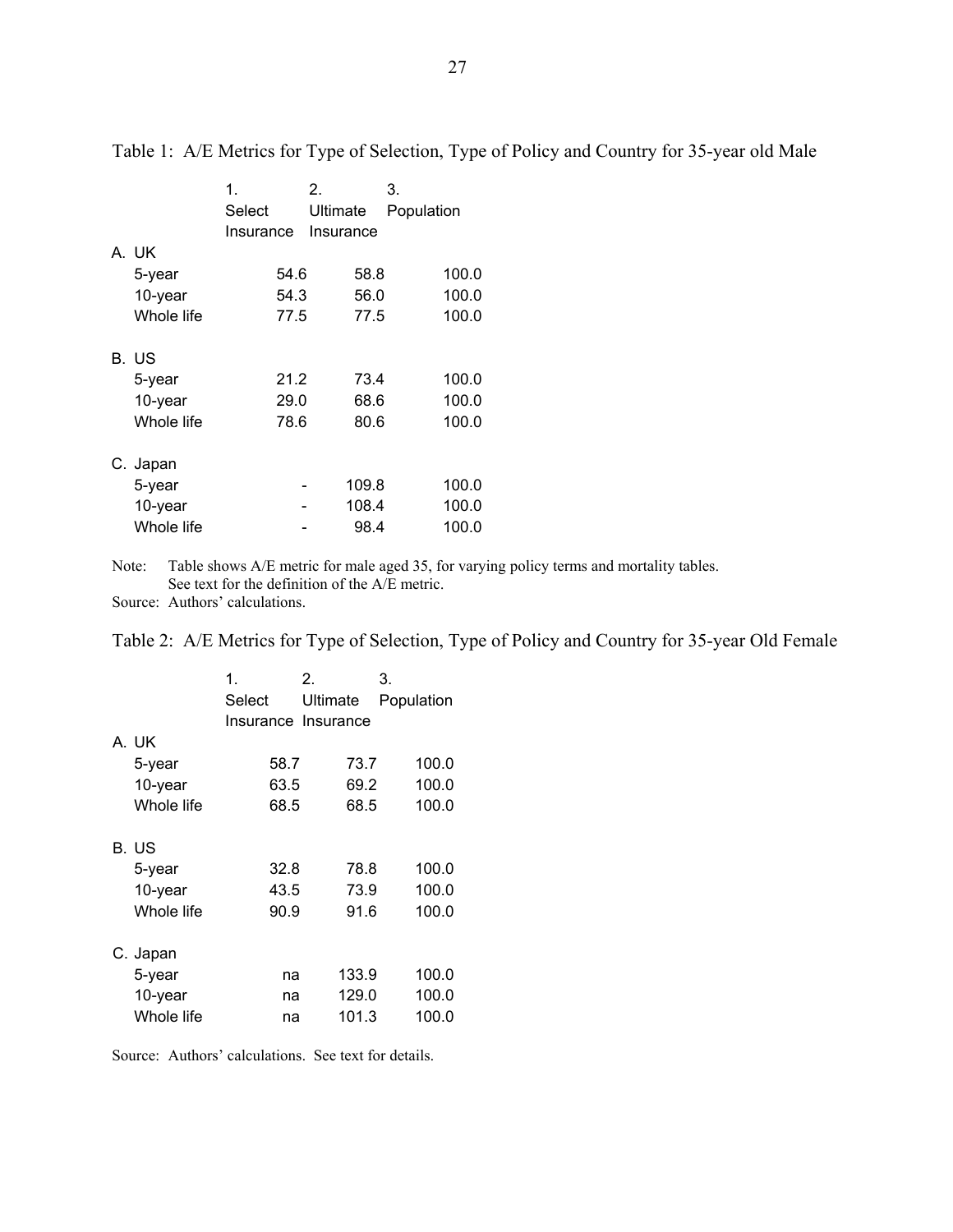|                   | 1.                  | 2.   | 3.                                        | 4.                      | 5.         |
|-------------------|---------------------|------|-------------------------------------------|-------------------------|------------|
|                   |                     | ٧    | Voluntary Compulsor Whole Life Whole Life |                         | Population |
|                   | Annuities Annuities |      | Insurance<br>(Select)                     | Insurance<br>(Ultimate) |            |
| A. Males          |                     |      |                                           |                         |            |
| UK                | 67.5                | 82.6 | 77.5                                      | 77.5                    | 100.0      |
| US                | 65.3                | 84.0 | 78.6                                      | 80.6                    | 100.0      |
| Japan             | 81.8                | na   | na                                        | 98.4                    | 100.0      |
| <b>B.</b> Females |                     |      |                                           |                         |            |
| UK                | 73.5                | 84.9 | 68.5                                      | 68.5                    | 100.0      |
| US                | 73.6                | 90.8 | 90.9                                      | 91.6                    | 100.0      |
| Japan             | 100.7               | na   | na                                        | 101.3                   | 100.0      |

Table 3: A/E Metric for Life Annuity Purchasers Aged 65

Source: Authors' calculations. See text for details.